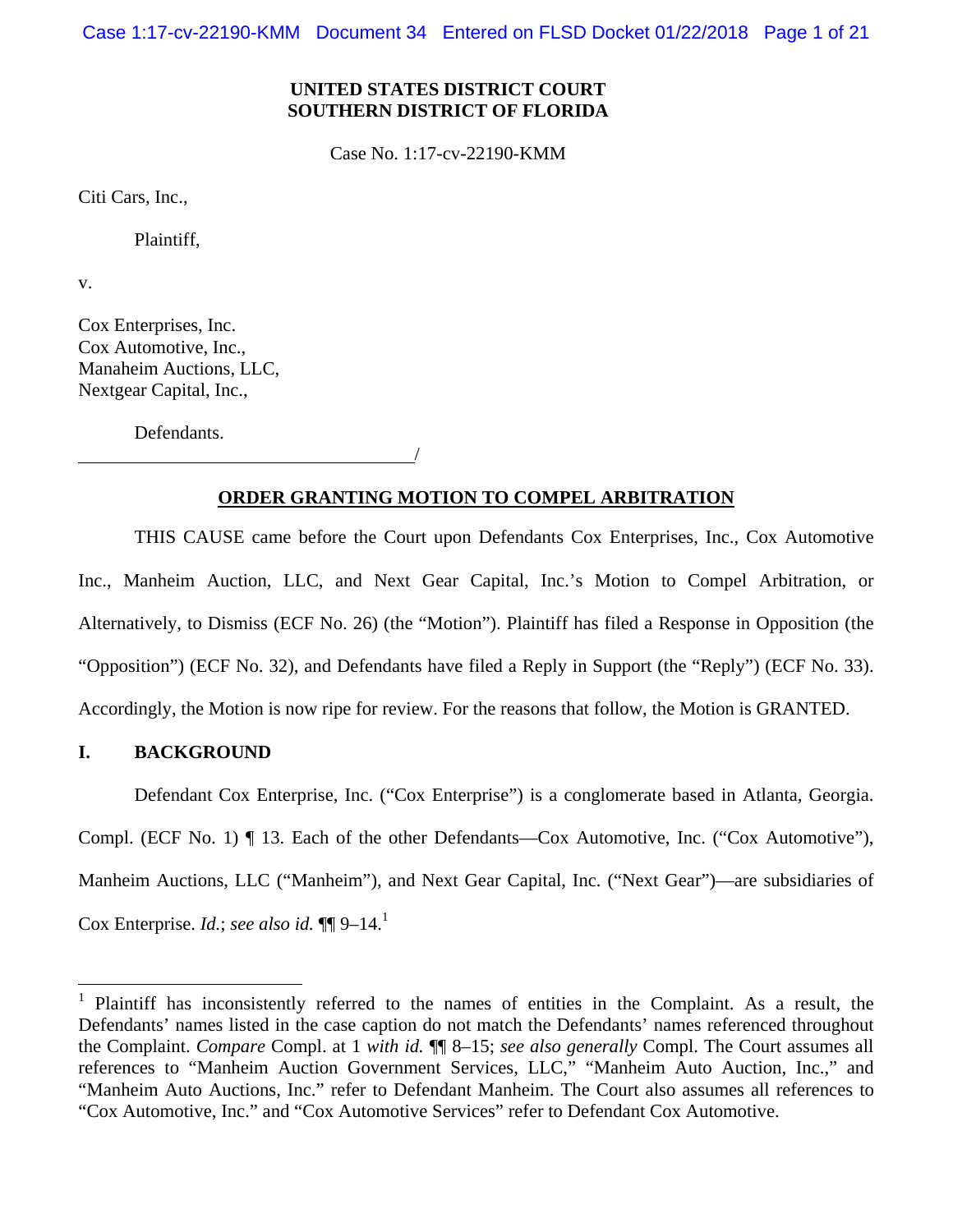## Case 1:17-cv-22190-KMM Document 34 Entered on FLSD Docket 01/22/2018 Page 2 of 21

Beginning in April 2006, Plaintiff Citi Cars, Inc. began purchasing used wholesale vehicles from Manheim by attending automobile auctions ("Manheim Auctions"). *See id.* ¶ 39. Plaintiff has purchased a total of 1,880 vehicles at Manheim Auctions. *Id.* ¶ 30. The Manheim Auctions are conducted pursuant to Terms and Conditions (hereinafter, the "Manheim Agreement"). *See* Exhibit 2 to Mot. (ECF No. 26-2).2 According to the Manheim Agreement, a person or entity agrees to abide by the terms of the Manheim Agreement by attending any of the Manheim Auctions or using any of Manheim's services. *See id.* at 2. The Manheim Agreement also provides that "[t]hese terms and conditions shall benefit Manheim Remarketing, Inc. and its various subsidiaries and affiliates, including the various Manheim auto auctions, Cox Automotive, Inc., and others . . . ." *Id.* at 2.

In relevant part, the Manheim Agreement contains an arbitration clause (hereinafter, the "Manheim Arbitration Clause"), which provides as follows:

> (a) YOU AGREE TO ARBITRATE ANY DISPUTE OR CLAIM THAT YOU MAY HAVE WITH MANHEIM THAT ARISES OUT OF OR RELATES IN ANY WAY TO THESE TERMS AND CONDITIONS; ANY PURCHASE, SALE, OR OTHER AUCTION OR CREDIT TRANSACTION WITH MANHEIM; YOUR USE OF ANY MANHEIM WEBSITE, ONLINE PORTAL OR ANY MANHEIM PRODUCT OR SERVICE; OR ANY OTHER AGREEMENT BETWEEN YOU AND MANHEIM. ARBITRATION CONDUCTED HEREUNDER SHALL BE FINAL AND BINDING. THIS ARBITRATION PROVISION MEANS THAT YOUR CLAIMS AGAINST MANHEIM WILL BE RESOLVED THROUGH ARBITRATION RATHER THAN LITIGATION IN COURT. YOU ACKNOLWEDGE THAT MANHEIM MAY (BUT SHALL NOT BE REQUIRED TO) SUBMIT TO ARBITRATION ANY DISPUTE OR CLAIM THAT IT MAY HAVE AGAINST YOU WITH ANY SUCH

 $2^{2}$  Defendant argues that the Manheim Agreement applied to the Manheim Auctions Plaintiff attended. The Court considers the document because Plaintiff does not deny this contention or dispute the contents of the document. *See Harris v. Ivax Corp.*, 182 F.3d 799, 802 n.2 (11th Cir. 1999) (holding that "a document central to the complaint that the defense appends to its motion to dismiss is also properly considered, provided that its contents are not in dispute") (citation omitted); *Ramsey v. Bd. of Regents of Univ. Sys. of Georgia*, No. 1:11-CV-3862-JOF-JSA, 2013 WL 1222492, at \*29 (N.D. Ga. Jan. 30, 2013), *aff'd*, 543 F. App'x 966 (11th Cir. 2013) ("When a party fails to address a specific claim, or fails to respond to an argument made by the opposing party, the Court deems such claim or argument abandoned.").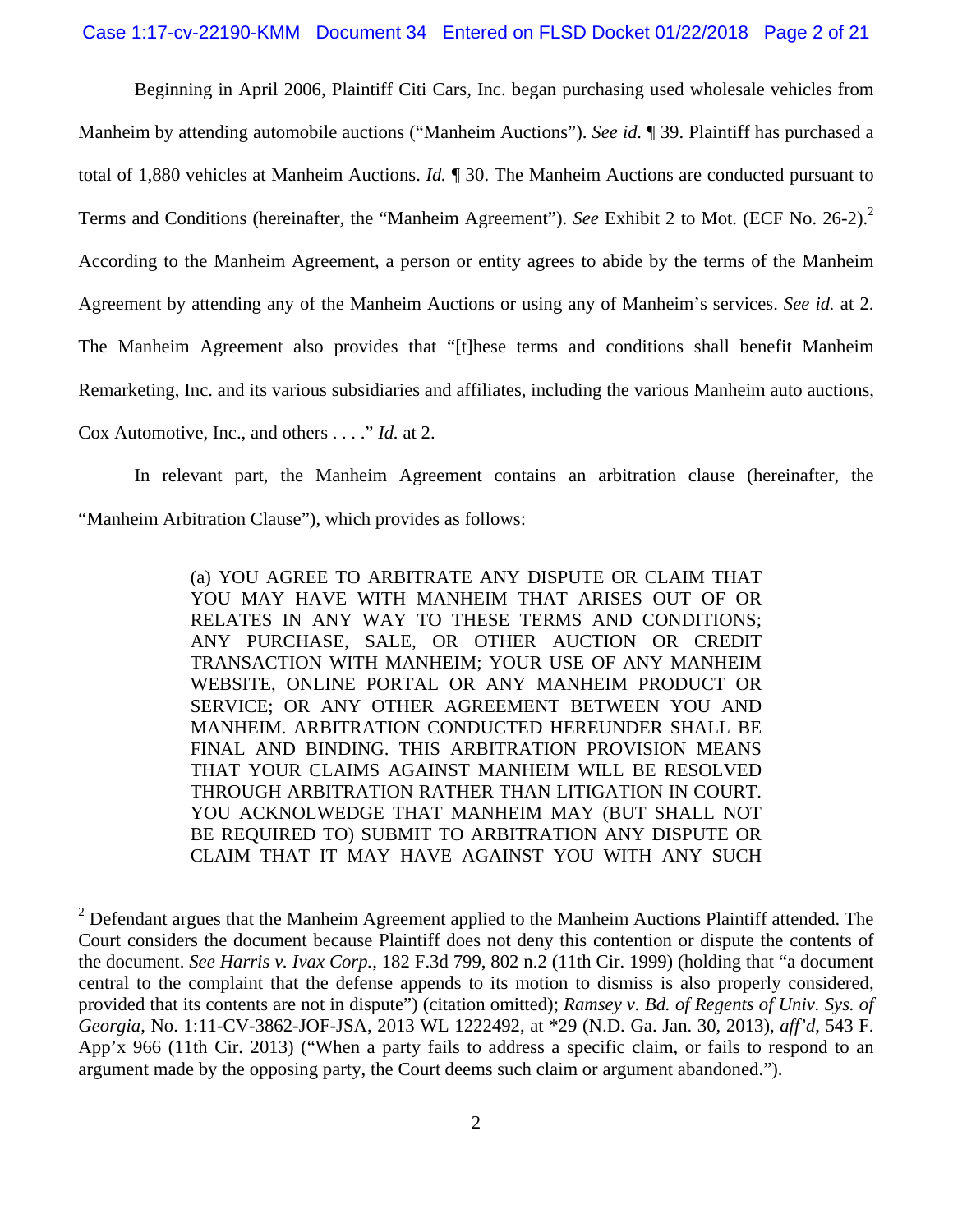## ARBITRATION BEING GOVERNED BY THE PROVISIONS OF THIS SECTION 26.

*See id.* at 10–11. The Manheim Arbitration Clause also contains the following opt-out provision: "ABILITY TO OPT OUT: YOU MAY OPT OUT OF THIS ARBITRATION AGREEMENT (SECTION 26 ONLY) FOR ANY FUTURE BUSINESS WITH MANHEIM AND DOING SO WILL NOT IN ANY WAY PREJUDICE OR AFFECT YOUR DEALINGS WITH MANHEIM." *Id.* at 10–11.

For the first two years, Plaintiff made purchases at Manheim Auctions using cash. *Id.* ¶ 40. Upon Manheim's recommendation, Plaintiff applied for a line of credit with Next Gear (under its former name Manheim Floor Plan Financial Services) in order to finance inventory purchases. *Id.* ¶¶ 42–43. Plaintiff entered into a financing arrangement with Next Gear ("Next Gear Agreement") and was approved for a \$250,000 line of credit, which was later increased to \$500,000. *Id.* at  $\P$  42, 44. Section 22 of the addendum to the Next Gear Agreement contains an arbitration clause (hereinafter, the "Next Gear Arbitration Clause"), which in relevant part, provides as follows:

> (a) . . . . In the unlikely event that Lender is unable to resolve a dispute or claim that Borrower may have, borrower agrees to arbitrate any such dispute or claim. This agreement to arbitrate is intended to be broadly interpreted, and includes (i) all disputes, claims and counterclaims arising out of or relating to this Note or any other Loan Document or any aspect of Borrower's relationship with Lender, whether based in contract, tort, statute, fraud, misrepresentation or any other legal theory; (ii) all disputes, claims and counterclaims that may have arisen before this Note or any prior contract or agreement between Borrower and Lender (including all disputes, claims and counterclaims relating to any marketing and advertising by Lender); and (iii) any disputes, claims, or counterclaims that may arise after the termination of this Note and any other Loan document. Additionally, Borrower, acknowledges that Lender may (but in no event be required to) arbitrate any dispute or claim that it may have against borrower, with any such arbitration being governed by the provisions of this Section 22. ...

> (c) Any dispute or claim subject to arbitration pursuant to this Section 22 shall be submitted to binding arbitration administered by the Judicial Arbitration and Mediation Service ("JAMS") pursuant to its Comprehensive Arbitration Rules and Procedures as then in effect (the "JAMS Comprehensive Rules"); provided, however, that any dispute or claim that is subject to arbitration pursuant to this Section 22 and that involves disputes or claims where the aggregate amount reasonably in dispute or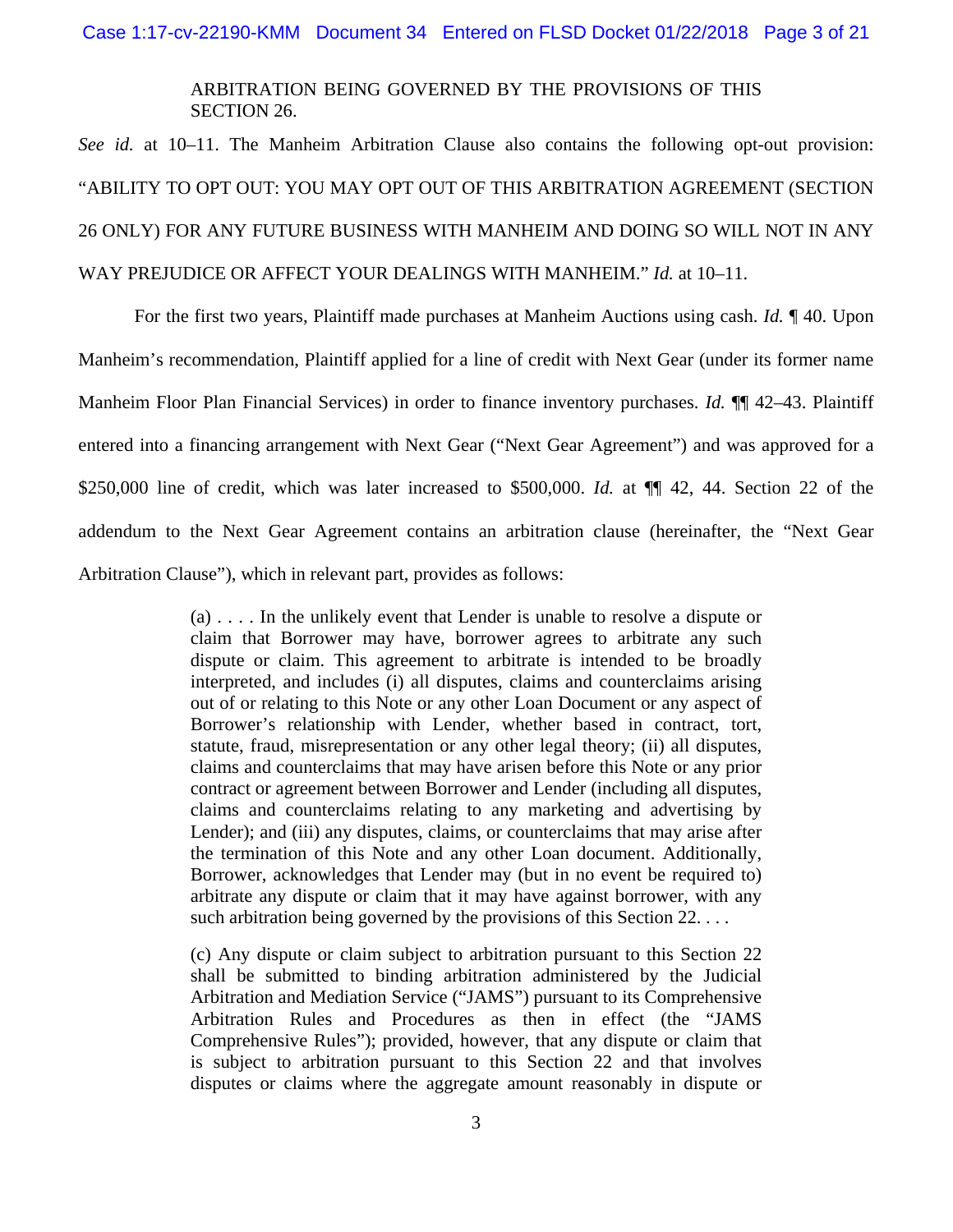controversy is less than \$100,000.00, shall be submitted to binding arbitration administrated by JAMS pursuant to its streamlined Arbitration Rules and procedures in effect on the Effective Date (the "JAMS Streamlined Rules"). The disputes and claims subject arbitration pursuant to this Section 22 will be resolved by a single arbitrator selected pursuant to the JAMS Comprehensive Rules or the JAMS streamlined Rules, as the case may be. The Arbitrator shall bound and shall directly enforce the terms of this Note and the other loan documents and may not limit, expand, or otherwise modify any term or provision of this Note or any other Loan Document or any other contract or document. The Arbitrator shall not have the power to award to Borrower any damages that are excluded or that have been waived by Borrower under this Note or any other Loan Document, and Borrower irrevocably waives any claim that it may have thereto. The Arbitrator shall not have the power to order pre-hearing discovery of documents or the taking of depositions. The Arbitrator shall render a written decision within six (6) months after being selected. Any arbitration shall be held in Indianapolis, Indiana (or its greater metro area). Each Party will bear its own expenses in the arbitration and will share equally the costs of arbitration; provided, however, that the arbitrator may, in his or her discretion, award costs and fees to the prevailing Party. The result of any arbitration shall be final and binding upon the Parties. Judgment upon the arbitration award may be entered in any court having jurisdiction over the award or over the applicable Party or its assets.

*See* Exhibit A to Compl. (ECF No. 1-2) at 13–14. The Next Gear Arbitration Clause also contains the

following opt-out provision:

Borrower, at its election, may opt-out of the arbitration provisions set forth in Section 22(a), 22(c), and 22(d) by providing written notice of its election to opt-out no later than thirty (30) days after its effective date, which notice shall be provided to Lender pursuant to Section 15 ("opt-out notice"), provided that such opt-out Notice shall become effective only upon Borrower's receipt of written confirmation from Lender that such opt-out Notice has been received by Lender within the required time period. Borrower acknowledges and agrees that, irrespective of any Opt-Out Notice or any written confirmation thereof, borrower shall in all events be subject to the provisions of Section  $22(b)$ ...

*Id.* at 13. Section 24 of the addendum to the Next Gear Agreement also contains the following limitation

of liability clause (hereinafter, the "Limitation of Liability Clause"):

LIMITATION OF LIABILITY. IN NO EVENT SHALL ANY LENDER PARTY BE LIABLE FOR ANY SPECIAL, INDIRECT, EXEMPLARY, PUNITIVE, INCIDENTAL, MULTIPLE OR CONSEQUENTIAL DAMAGES (INCLUDING ANY DAMAGES RESULTING FROM LOSS OF USE, LOSS OF PROFITS, LOSS OF BUSINESS, OR OTHER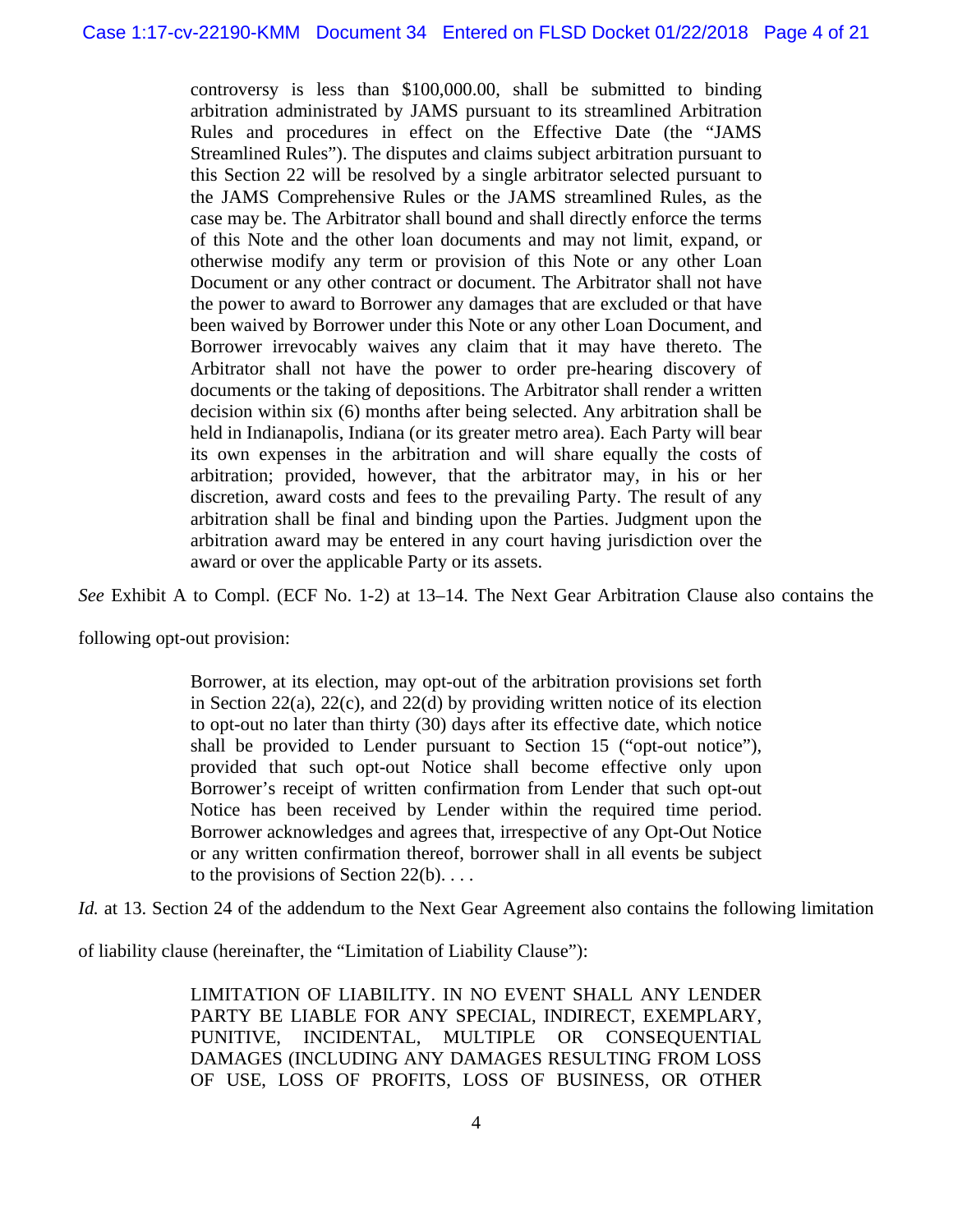ECONOMIC LOSS) ARISING OUT OF OR IN CONNECTION WITH THIS NOTE OR ANY OTHER LOAN DOCUMENTS (OR ANY ADVANCES MADE BY LENDER HEREUNDER OR THEREUNDER), EVEN IF SUCH LENDER OR PARTY HAS BEEN ADVISED OF THE POSSIBILITY OF SUCH DAMAGES. FURTHER, IN NO EVENT SHALL THE LENDER PARTIES, COLLECTIVELY, BE LIABLE FOR ANY DAMAGES UNDER THIS NOTE OR ANY OTHER LOAN DOCUMENT (OR IN CONNECTION WITH ANY ADVANCE BY LENDER HEREUNDER OR THEREUNDER) THAT EXCEED, IN THE AGGREGATE, AN AMOUNT EQUAL TO THE SUM OF THE INTEREST AND FLOORPLAN FEES ACTUALLY PAID TO LENDER BY BORROWERER UNDER THIS NOTE DURING THE TWELVE (12) MONTH PERIOD IMMEDIATELY PRECEEDING THE EVENT GIVING RISE TO THE CLAIM AT ISSUE (OR, IN THE CASE OF MULTIPLE EVENTS, THAT FIRST SUCH EVENT GIVING RISE TO THE CLAIM AT ISSUE).

*Id.* at 14. Finally, Section 19 of the addendum to the Next Gear Agreement contains the following severability clause:

> SEVERABILITY. Any provision of this Note or any other Loan Document that is invalid or unenforceable in any jurisdiction shall, as to that jurisdiction, be ineffective to the extent of such invalidity or unenforceability, without rendering invalid or unenforceable the remaining provisions of this Note and the other Loan Documents or affecting the validity or enforceability of any provision of this Note or any other Loan Document in any other jurisdiction.

*Id.* at 13.

Plaintiff attempted to purchase used wholesale vehicles directly from franchise dealers, but was informed that all such vehicles would only be shipped for sale at Manheim Auctions. *Id.* ¶ 45. Plaintiff avers that Plaintiff would have saved an average of \$3,000 per vehicle purchased had Plaintiff been able to purchase directly from franchise dealers. *Id.* ¶ 46. This cost difference is due to the fact that Manheim Auctions utilize Manheim Market Report Pricing ("MMR") for setting prices, which is \$2,000 to \$3,000 higher than the "Black Book" value. *Id.* ¶ 46; *see also id.* ¶¶ 18–19. Plaintiff alleges that, but-for Defendants, franchise dealers would have sold used vehicles to Plaintiff and appraised such vehicles using the Black Book value. *Id.* ¶ 46.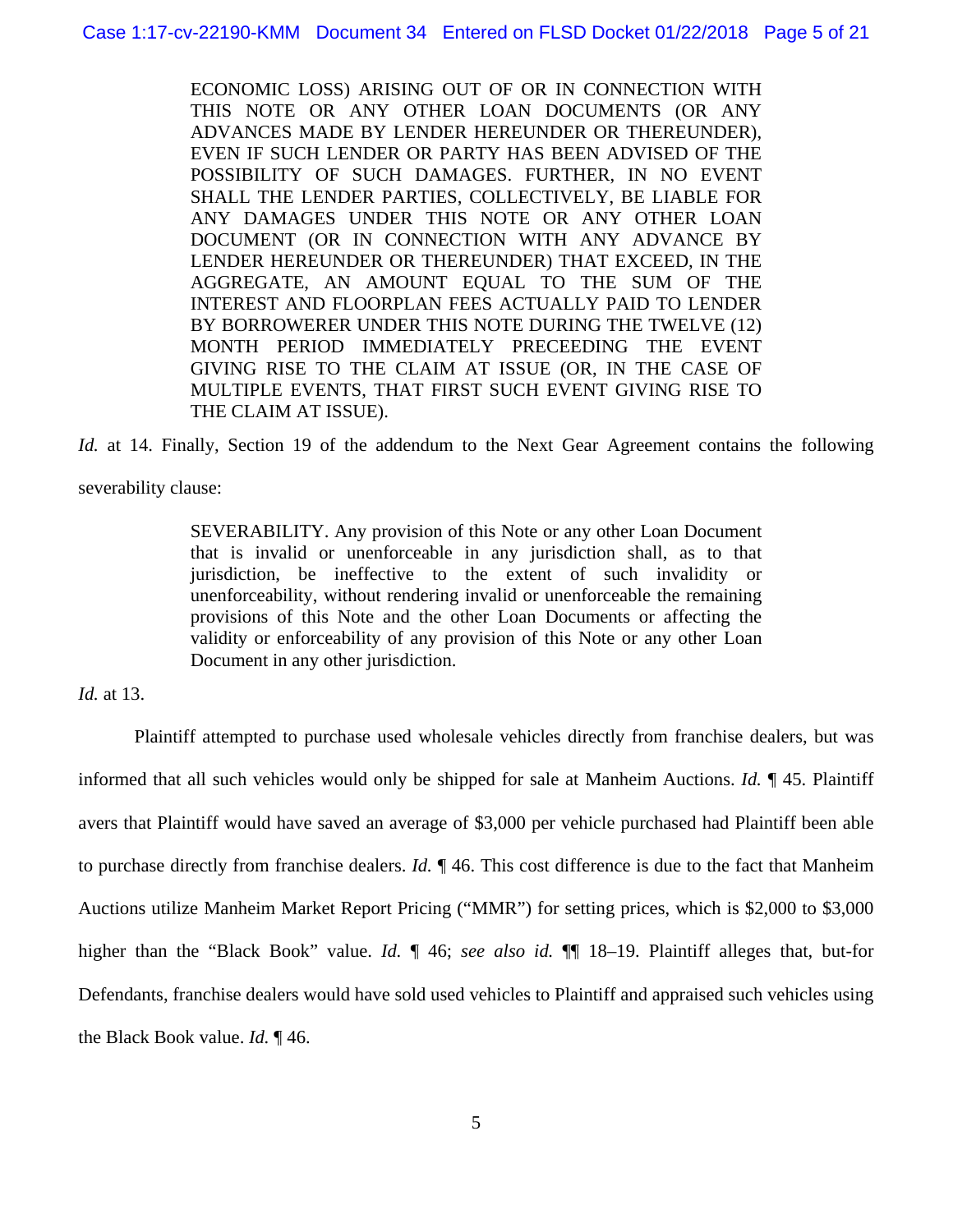#### Case 1:17-cv-22190-KMM Document 34 Entered on FLSD Docket 01/22/2018 Page 6 of 21

For eight years, Plaintiff continued making inventory purchases from Manheim Auctions and financed such inventory purchases with Next Gear. *Id.* ¶¶ 47–48. In November 2016, Plaintiff ceased making payments under the arrangement with Next Gear and, in December 2016, filed for bankruptcy protection. *Id.* at  $\P$  48–49. Shortly after Plaintiff filed for bankruptcy, Defendants suspended Plaintiff's line of credit. *Id.* at ¶ 54.

Against this backdrop, Plaintiff lodges five claims against Defendants. Specifically, in Count I, Plaintiff claims that Defendants have entered into a combination or conspiracy to unreasonably restrain trade in violation of 15 U.S.C. §§ 1, 2, 4, 7, 13(a). In Count II, Plaintiff alleges that Defendants conspired to force Plaintiff into Chapter 11 Bankruptcy "because of their control of the wholesale used car market, the financing thereof, and their unfair and deceptive trade practices in administering" the Manheim Auctions. *Id.* ¶ 70. In Count III, Plaintiff alleges that Defendants used their purported monopoly power to force Plaintiff into bankruptcy and to "engage[] in various anticompetitive bad acts . . . ." *Id.* ¶¶ 77–79. In Counts IV and V, Plaintiff alleges that Defendants engaged in deceptive and unfair trade practices based on the same conduct as in the prior counts.

Defendants move to compel arbitration under the Next Gear Arbitration Clause and the Manheim Arbitration Clause, and move, in the alternative, to dismiss the Complaint for failure to state a claim. Plaintiff opposes both arbitration and dismissal, but explicitly concedes Defendants' arguments regarding dismissal of Counts IV and V. *See* Opp. at 12.

## **II. LEGAL STANDARD**

The Federal Arbitration Act ("FAA") "places arbitration agreements on equal footing with all other contracts and sets forth a clear presumption—'a national policy'—in favor of arbitration." *Parnell v. CashCall, Inc.*, 804 F.3d 1142, 1146 (11th Cir. 2015) (quoting *Buckeye Check Cashing, Inc. v. Cardegna*, 546 U.S. 440, 443 (2006)). Pursuant to the FAA, a written arbitration provision in a "contract evidencing a transaction involving commerce" is "valid, irrevocable, and enforceable, save upon such grounds as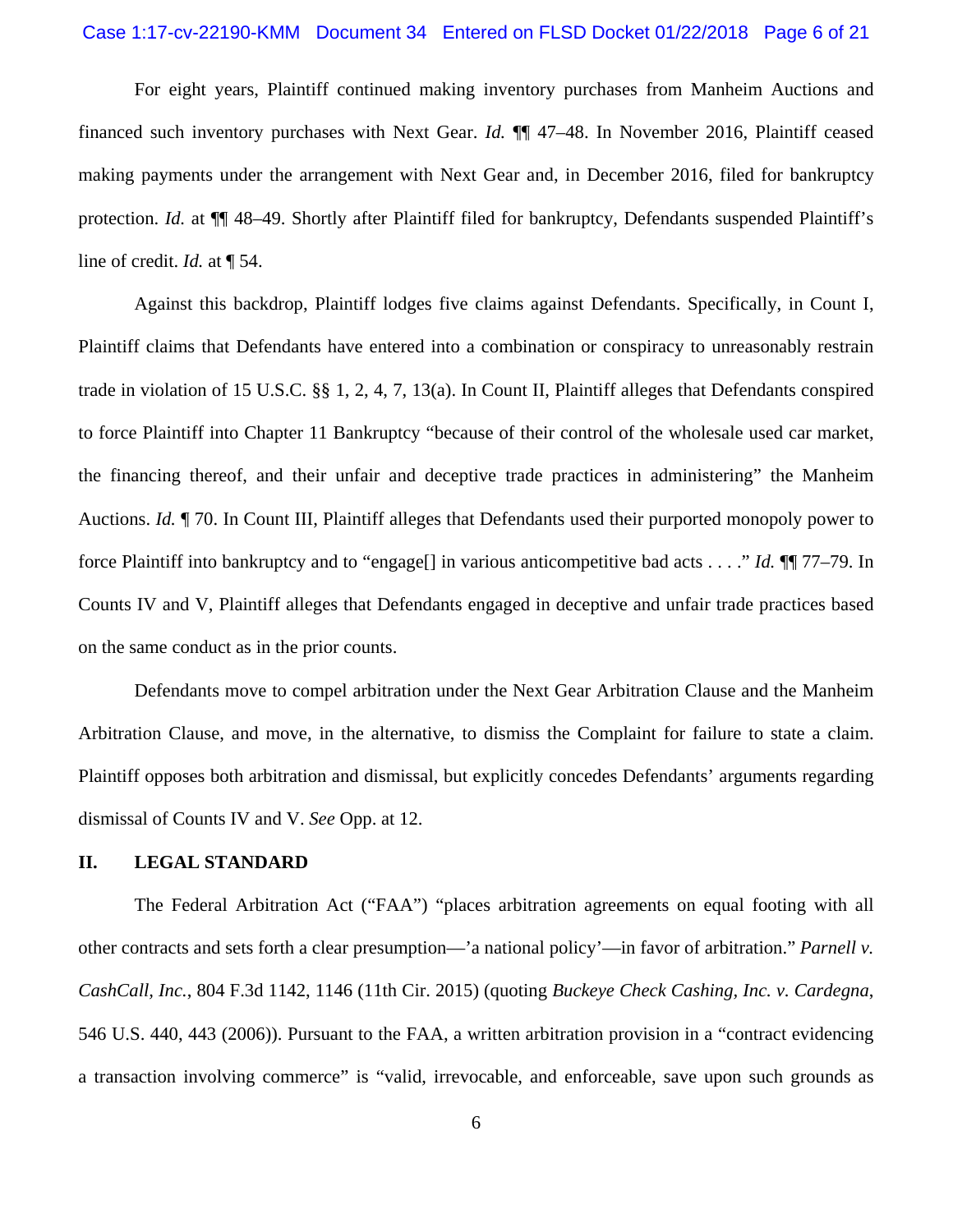#### Case 1:17-cv-22190-KMM Document 34 Entered on FLSD Docket 01/22/2018 Page 7 of 21

exist at law or in equity for the revocation of any contract." 9 U.S.C. § 2; *Parnell*, 804 F.3d at 1146 ("Arbitration provisions will be upheld as valid unless defeated by fraud, duress, unconscionability, or another 'generally applicable contract defense.'" (citation omitted)). Claims are subject to arbitration where they fall within the scope of a valid and enforceable arbitration agreement. *See, e.g.*, *Benoay v. Prudential-Bache Sec., Inc.*, 805 F.2d 1437, 1440 (11th Cir. 1986).

"The party opposing a motion to compel arbitration or to stay litigation pending arbitration has the affirmative duty of coming forward by way of affidavit or allegation of fact to show cause why the court should not compel arbitration." *Sims v. Clarendon Nat'l Ins. Co.*, 336 F. Supp. 2d 1311, 1324 (S.D. Fla. 2004). "This burden is not unlike that of a party seeking summary judgment" because "the party opposing arbitration should identify those portions of the pleadings, depositions, answers to interrogatories, and affidavits which support its contention." *Id.*; *see also Bertram v. Beneficial Consumer Discount Co.*, 286 F. Supp. 2d 453, 456 (M.D. Pa. 2003) (in the context of a motion to compel arbitration or to stay litigation pending arbitration, "the court may consider the pleadings, documents of uncontested validity, and affidavits or depositions submitted by either party"). "[A]ny doubts concerning the scope of arbitrable issues should be resolved in favor of arbitration, whether the problem at hand is the construction of the contract language itself or an allegation of waiver, delay, or a like defense to arbitrability." *Moses H. Cone Mem'l Hosp. v. Mercury Constr. Corp.*, 460 U.S. 1, 24–25 (1983).

"[U]pon any issue referable to arbitration under an agreement in writing for such arbitration," and "upon being satisfied that the issue involved in such suit or proceeding is referable to arbitration under such agreement," the court "shall on application of one of the parties stay the trial of the action until such arbitration has been had in accordance with the terms of the agreement." 9 U.S.C. § 3.

## **III. DISCUSSION**

Plaintiff argues that arbitration is inappropriate here for three reasons. First, Plaintiff argues that the Manheim Arbitration Clause and the Next Gear Arbitration Clause (together, the "Arbitration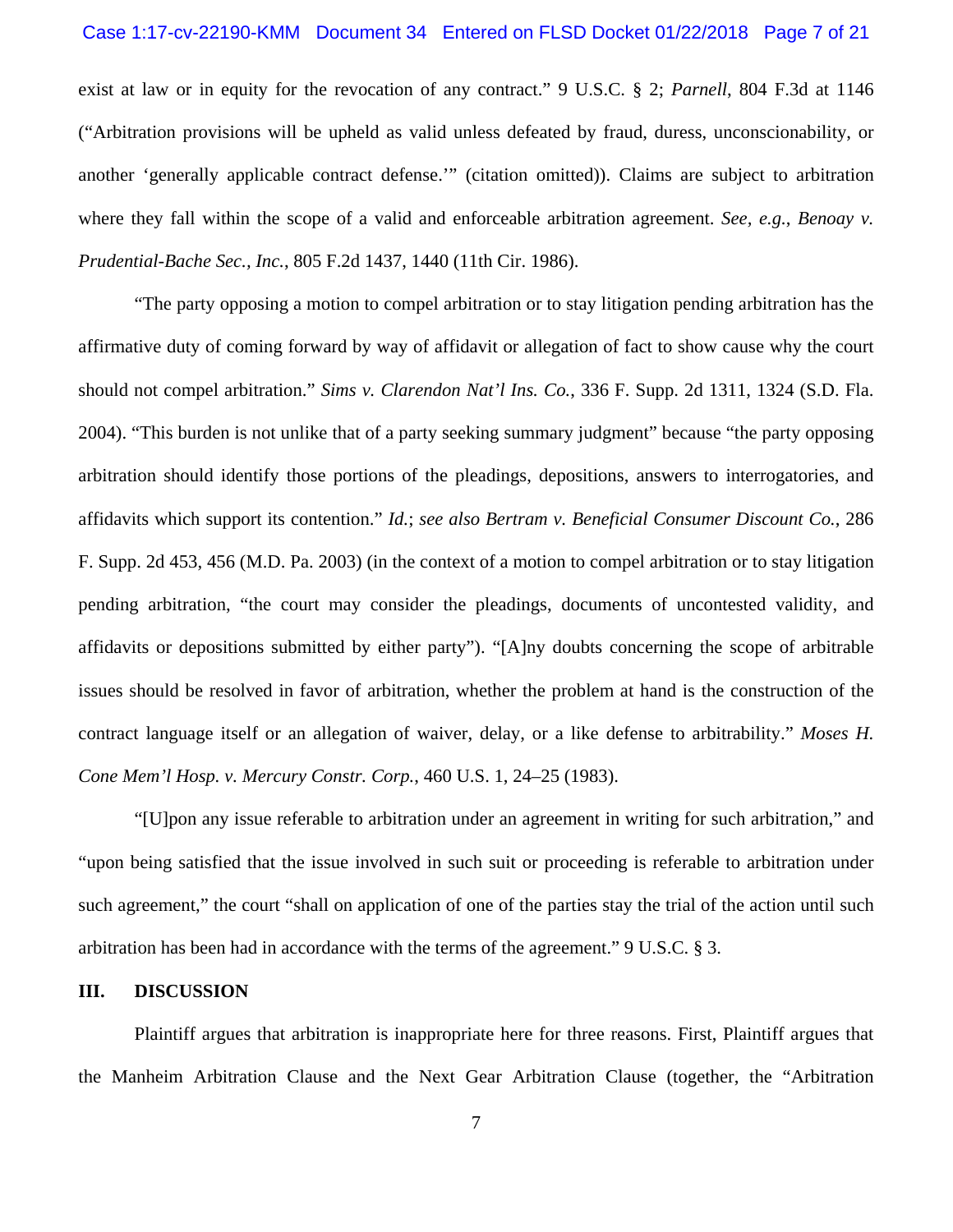#### Case 1:17-cv-22190-KMM Document 34 Entered on FLSD Docket 01/22/2018 Page 8 of 21

Clauses") are unconscionable because: (1) the Arbitration Clauses do not mutually require Defendants to arbitrate any disputes that they may have against Plaintiff; (2) the Limitation of Liability Clause imposes a limit on damages recoverable by Plaintiff; and (3) the arbitrator is specifically barred from allowing prehearing discovery or depositions. Second, Plaintiff argues the Arbitration Clauses are void because they defeat the remedial purpose of anti-trust laws. Third, Plaintiff argues that Cox Enterprises and Cox Automotive may not invoke the Arbitration Clauses because they are not signatories to either agreement. Before addressing Plaintiff's arguments, the Court first addresses the threshold issues of whether the Parties have agreed to arbitrate the claims in the Complaint and whether the Arbitration Clauses are enforceable under the FAA. *See, e.g.*, *Herrera Cedeno v. Morgan Stanley Smith Barney, LLC*, 154 F. Supp. 3d 1318, 1324 (S.D. Fla. 2016).

## A. Whether the Claims Fall Within the Scope of the Arbitration Clauses

Under the FAA, "parties cannot be forced to submit to arbitration if they have not agreed to do so." *Chastain v. Robinson–Humphrey Co.*, 957 F.2d 851, 854 (11th Cir. 1992). Thus, "the first task of a court asked to compel arbitration of a dispute is to determine whether the parties agreed to arbitrate that dispute." *Id.* (quoting *Mitsubishi Motors Corp. v. Soler Chrysler–Plymouth, Inc.*, 473 U.S. 614, 626 (1985)).

Plaintiff does not argue that the claims in the Complaint fall outside the scopes of the Arbitration Clauses. Nor could Plaintiff do so because both clauses contain broad and comprehensive scopes. The Next Gear Arbitration Clause provides that "[t]his agreement to arbitrate is intended to be broadly interpreted, and includes (i) all disputes, claims and counterclaims arising out of or relating to this Note or any other Loan Document or any aspect of Borrower's relationship with Lender, whether based in contract, tort, statute, fraud, misrepresentation or any other legal theory." *See* Exhibit A to Compl. (ECF No. 1-2) at 13. The Manheim Arbitration Clause is similarly broad, encompassing "any dispute or claim" that Plaintiff may have with Manheim that "arises out of or relates in any way" to the Manheim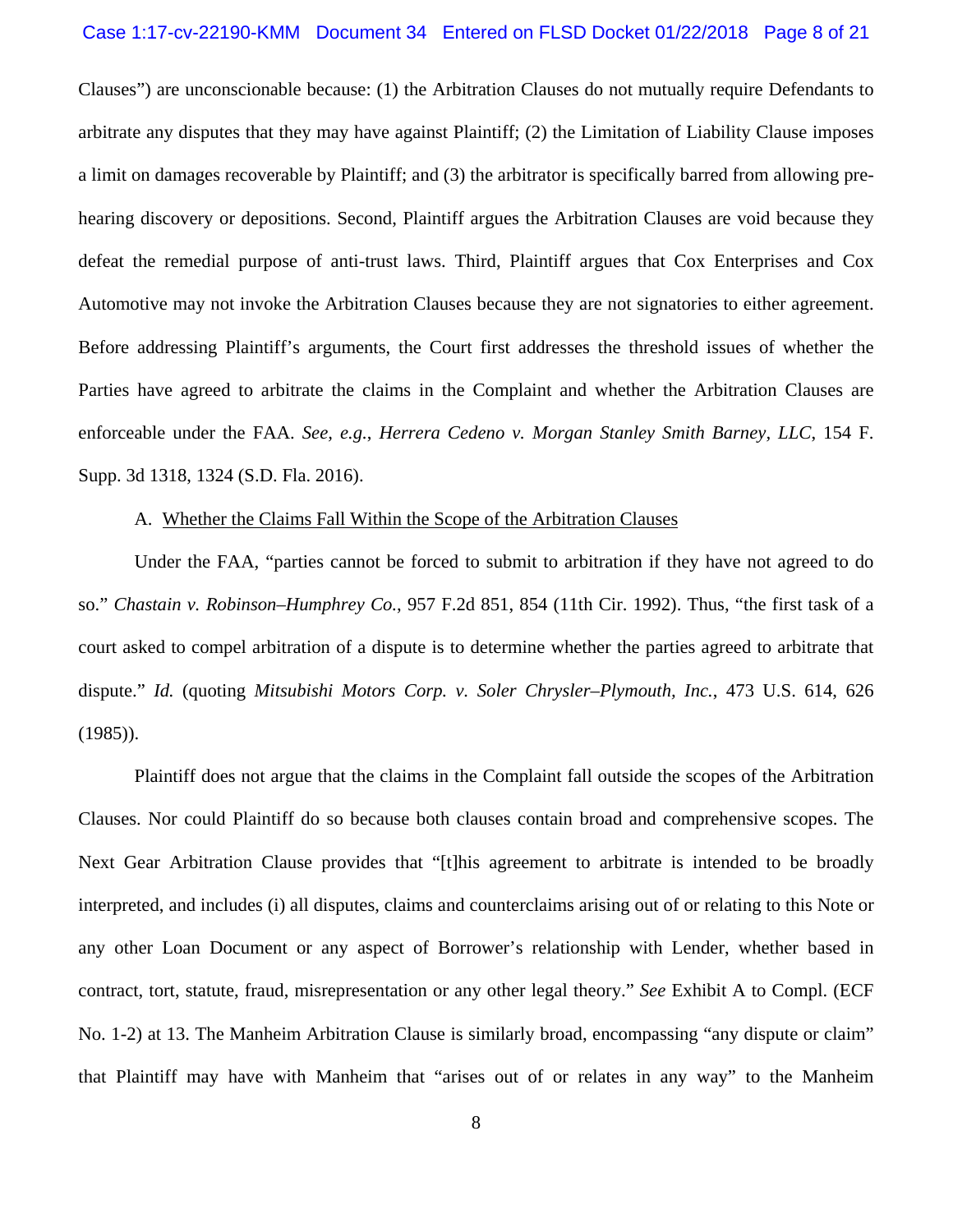## Case 1:17-cv-22190-KMM Document 34 Entered on FLSD Docket 01/22/2018 Page 9 of 21

Agreement, to "any purchase, sale or other auction or credit transaction with Manheim," to "any Manheim product or service," or to "any other agreement between you and Manheim." *See* Exhibit 2 to Mot. (ECF No. 26-2) at 10–11.

Such broad clauses "evince[] a clear intent to cover more than just those matters set forth in the contract." *See Bd. of Trustees of City of Delray Beach Police & Firefighters Ret. Sys. v. Citigroup Glob. Markets, Inc.*, 622 F.3d 1335, 1343 (11th Cir. 2010); *see also id.* (noting that there is "nothing unusual" about an arbitration clause that "requires arbitration of all disputes between the parties to the agreement."). Because "the presumption in favor of arbitration applies to the resolution of scope questions," *Kristian v. Comcast Corp.*, 446 F.3d 25, 35 (1st Cir. 2006)—and because Plaintiff does not challenge the scope of the clauses—the Court finds that the Next Gear Arbitration Clause and the Manheim Arbitration Clause are applicable to the claims alleged in the Complaint.

## B. Whether the Arbitration Clauses Are Enforceable Under the FAA

"To enforce an arbitration agreement under the FAA, the Court must conduct a two-pronged inquiry: first, the Court must determine whether there was an arbitration agreement in writing; and second, if so, the Court must ascertain whether the agreement is a part of a transaction involving interstate commerce."<sup>3</sup>  *Herrera*, 154 F. Supp. 3d at 1324; *see also* 9 U.S.C. § 2 (the FAA applies to a "written provision in . . . a contract evidencing a transaction involving commerce"). Defendants bear the burden of proving both prongs. *Herrera*, 154 F. Supp. 3d at 1324; *see also Williams v. Eddie Acardi Motor Co.,* No. 07–cv–782, 2008 WL 686222, at \*7 (M.D. Fla. Mar. 10, 2008) ("Defendant's burden is to establish there is a valid written agreement to arbitrate.").

<sup>&</sup>lt;sup>3</sup> The term "commerce" as used in Section 2 of the FAA means interstate commerce. *See* 9 U.S.C. § 1 ("'[C]ommerce', as herein defined, means commerce among the several States[.]").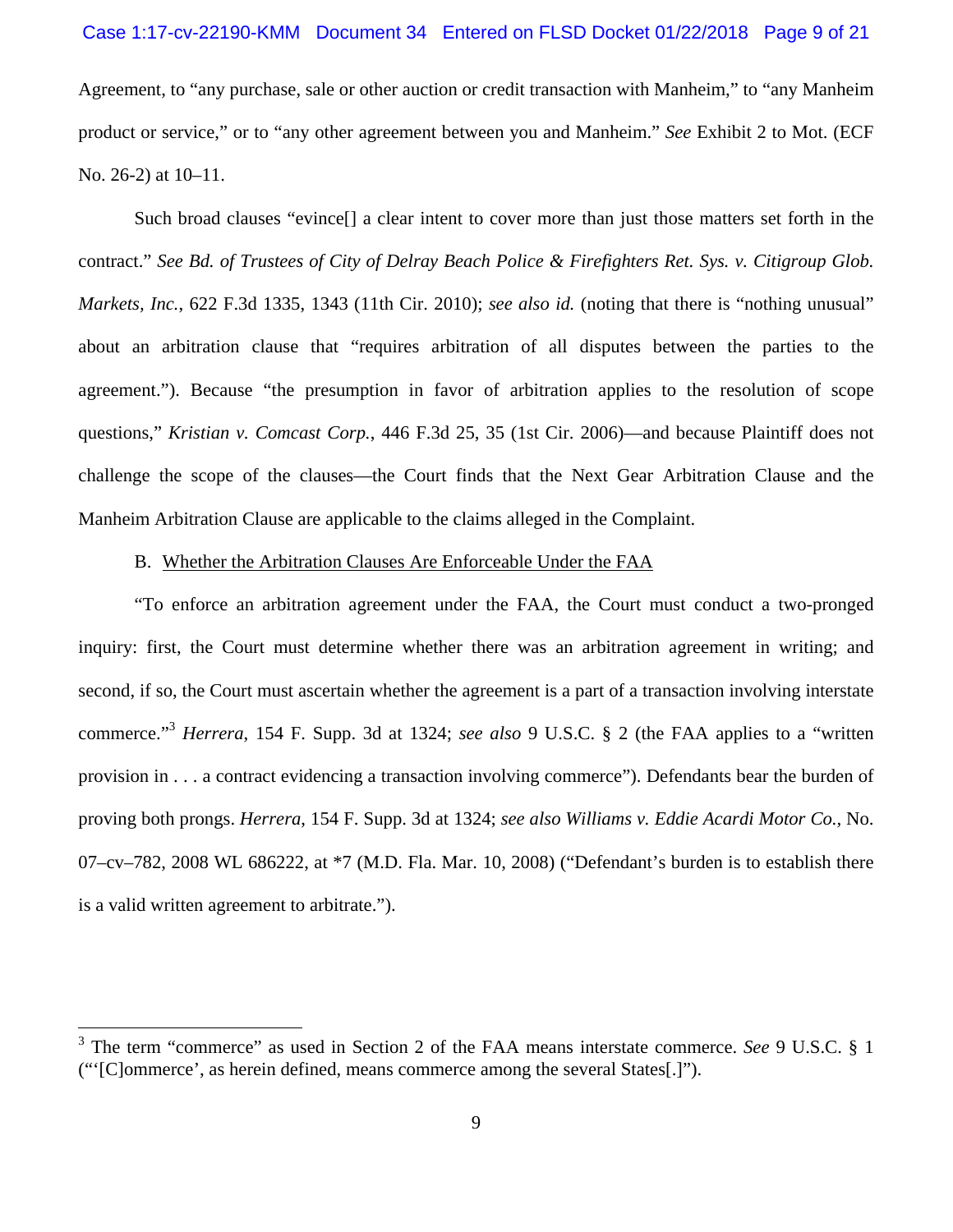#### Case 1:17-cv-22190-KMM Document 34 Entered on FLSD Docket 01/22/2018 Page 10 of 21

Plaintiff does not dispute the existence of the Next Gear Agreement, which is the written contract containing the Next Gear Arbitration Clause.<sup>4</sup> Plaintiff also does not contest the fact that it executed this agreement. "Under normal circumstances, an arbitration provision within a contract admittedly signed by the contractual parties is sufficient to require the district court to send any controversies to arbitration." *Chastain*, 957 F.2d at 854; *see e.g.*, *Scone Invs., L.P. v. Am. Third Mkt. Corp.,* 992 F.Supp. 378, 381 (S.D.N.Y. 1998) (finding that the movants had "satisfied their initial burden of demonstrating a written agreement obligating both plaintiffs to arbitrate by producing a copy of the customer agreement which includes an arbitration clause and which was purportedly signed by [the other party]"). Because it is undisputed that Plaintiff signed the Next Gear Agreement, the burden then shifts to Plaintiff to show that no valid contract existed. To meet that burden Plaintiff must "unequivocally deny that an agreement to arbitrate was reached and must offer some evidence to substantiate the denial." *Magnolia Capital Advisors v. Bear Stearns & Co.,* 272 Fed. Appx. 782, 785 (11th Cir. 2008) (citing *Chastain,* 957 F.2d at 854)). Because Plaintiff does not make such a denial, the Court finds that the Next Gear Arbitration Clause constitutes a written agreement to arbitrate.

 Plaintiff likewise does not contest the existence of the Manheim Terms and Conditions, but argues that Plaintiff never signed the Terms and Conditions and that there is no support for the proposition that the Manheim Auctions are subject to the Terms and Conditions. *See* Opp. at 9.<sup>5</sup> The Court rejects Plaintiff's arguments. "[W]hile the FAA requires that the arbitration agreement be in writing, it does not require that it be signed by the parties." *Caley v. Gulfstream Aerospace Corp.*, 428 F.3d 1359, 1368 (11th Cir. 2005). In *Caley*, the Eleventh Circuit held that the plaintiff-employee had accepted a dispute resolution policy containing an arbitration clause by continuing employment with the employer-defendant

 $4$  A denial would be implausible in any event as the Next Gear Agreement is attached to the Complaint.

 $<sup>5</sup>$  Curiously, Plaintiff makes these arguments in the context of its unconscionability argument; and does</sup> not raise any arguments specifically concerning the formation of an agreement surrounding the Manheim Agreement. *See* Opp. at 9.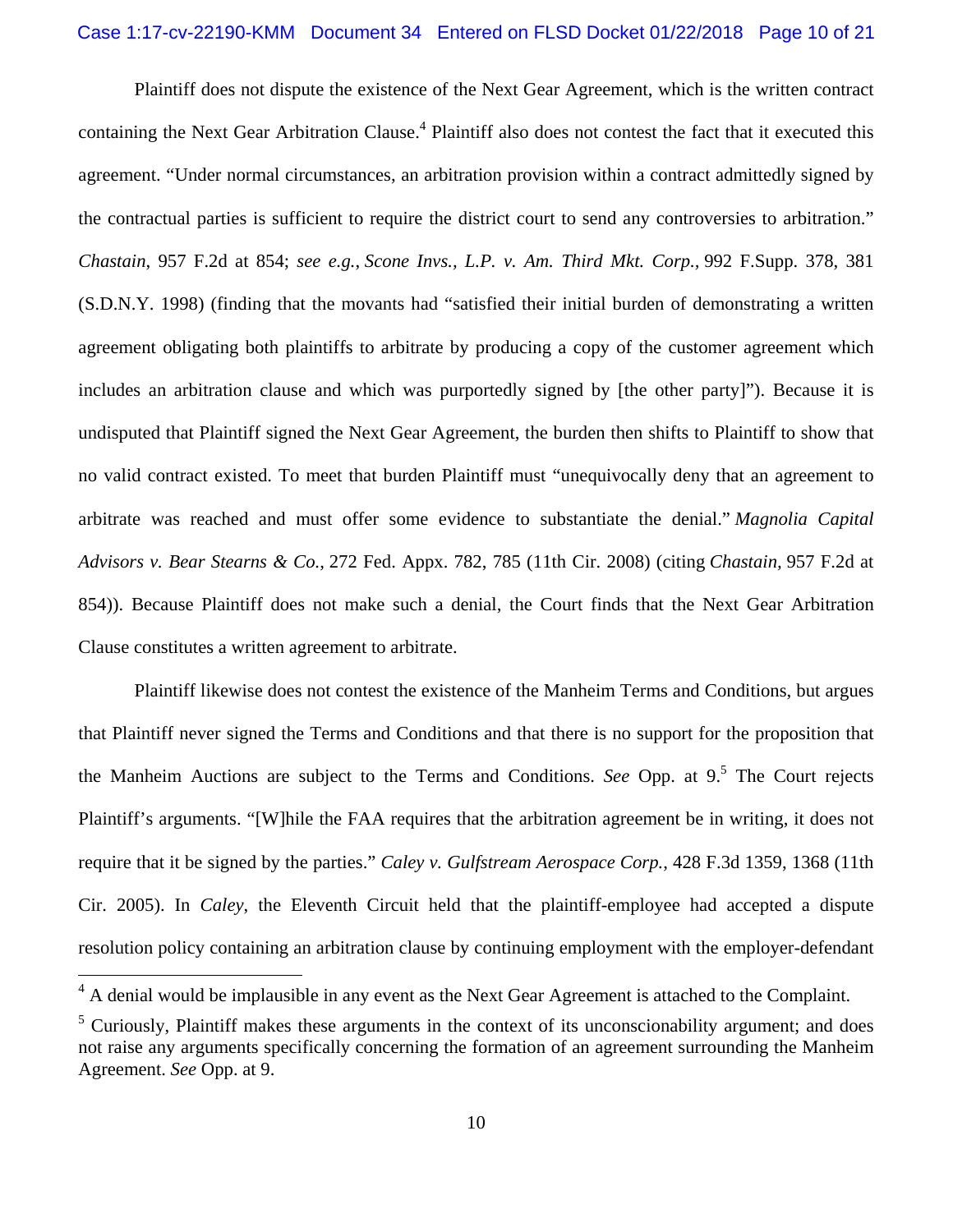#### Case 1:17-cv-22190-KMM Document 34 Entered on FLSD Docket 01/22/2018 Page 11 of 21

because the policy itself set forth the manner of acceptance as continued employment. *Id.* at 1375. Similarly, the Manheim Agreement sets forth that a person or entity agrees to abide by the terms and conditions of the Manheim Agreement by attending any of the Manheim Auctions or using any of Manheim's services. *See* Exhibit 2 to Mot. (ECF No. 26-2) at 2. Moreover, Plaintiff does not assert that it did not receive the Terms and Conditions; and Plaintiff alleges that it attended Manheim Auctions for over eight years.<sup>6</sup> Additionally, Plaintiff does not "unequivocally deny that an agreement to arbitrate was reached" much less "offer some evidence to substantiate the denial." *Magnolia Capital Advisors,* 272 Fed. Appx. at 785. Because Plaintiff does not make such a denial, the Court finds that the Manheim Agreement constitutes a written agreement to arbitrate.

The Court also finds that both agreements evidence a transaction involving interstate commerce, as required by 9 U.S.C. § 2. The Supreme Court has interpreted the phrase "involving commerce" broadly. *See Allied–Bruce Terminix Cos., Inc. v. Dobson*, 513 U.S. 265 (1995). "[I]nvolving commerce requires only that the transaction in fact involv[e] interstate commerce, even if the parties did not contemplate an interstate commerce connection." *Id.* at 281 (alterations in original) (internal quotation marks and citations omitted). The Parties do not contest that the transactions in this case involve interstate commerce. Moreover, the transactions here—purchasing used vehicles at auction and receiving financing in order to do so—implicate interstate commerce on the face of the Complaint. For example, Plaintiff alleges that Manheim acquired the ownership of almost all used vehicles in every state in the United States and manages the distribution and allocation of used vehicles through Manheim Auctions

<sup>&</sup>lt;sup>6</sup> The Court notes that the Manheim Agreement attached to the Motion appears to have been updated on September 17, 2015. *See id.* at 2. However, Plaintiff has not disputed that the terms of the Manheim Agreement applied during the relevant period, much less fulfilled its "affirmative duty" of "coming forward by way of affidavit or allegation of fact to show cause why the court should not compel arbitration." *Sims*, 336 F. Supp. 2d at 1314.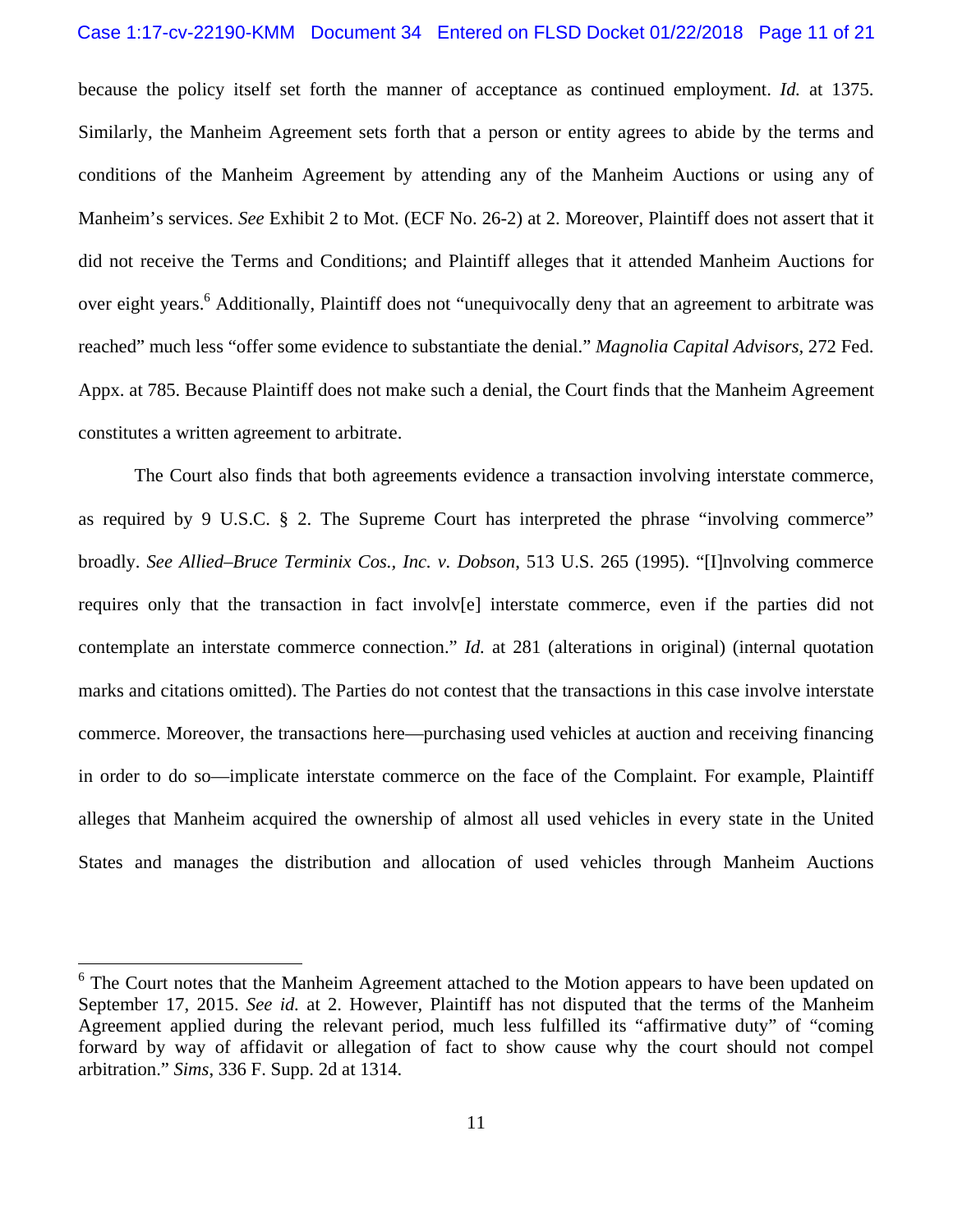nationwide "to manipulate pricing and availability across the United States in the flow of interstate commerce . . . ." *See* Compl. ¶ 19.

Accordingly, the Court finds that both the Next Gear Agreement and the Manheim Agreement constitute written agreements involving interstate commerce. Thus, the Arbitration Clauses within each agreement are enforceable under Section 2 of the FAA.

#### C. Whether the Arbitration Clauses are Unconscionable

 $\overline{a}$ 

The last phrase of Section 2 of the FAA "permits arbitration agreements to be declared unenforceable 'upon such grounds as exist at law or in equity for the revocation of any contract.'" *AT&T Mobility LLC v. Concepcion*, 131 S.Ct. 1740, 1746 (2011) (quoting 9 U.S.C. § 2). That provision allows arbitration agreements "to be invalidated by generally applicable contract defenses, such as fraud, duress, or unconscionability." *Id.* (internal quotation marks omitted).

As noted above, Plaintiff argues the Arbitration Clauses are unconscionable because: (1) the Arbitration Clauses do not reciprocally require Defendants to arbitrate any disputes they may have against Plaintiff; (2) the Limitation of Liability Clause imposes a limit on damages recoverable by Plaintiff; and (3) the arbitrator is specifically barred from allowing pre-hearing discovery or depositions. Opp. at 5–10. The Supreme Court has "repeatedly identified unconscionability as one of the general principles of contract law that . . . may be applied to arbitration agreements under § 2." *Barras v. Branch Banking & Trust Co.*, 685 F.3d 1269, 1278 (11th Cir. 2012). State law governs whether an arbitration clause is unconscionable. *See Bess v. Check Express*, 294 F.3d 1298, 1306–07 (11th Cir. 2002).

Under Florida law,<sup>7</sup> a party challenging an arbitration agreement based on unconscionability must establish that the agreement is "both procedurally and substantively unconscionable." *See Basulto v.* 

<sup>7</sup> The Parties' arguments are both premised on the application of Florida's unconscionability doctrine. *See* Opp. at 7; Reply at 2–5. Thus, the Parties have proceeded under the assumption that Florida law governs the enforceability of the Arbitration Clauses. "If the parties litigate the case under the assumption that a certain law applies, [courts] will assume that that law applies*.*" *Bahamas Sales Assoc., LLC v. Byers*, 701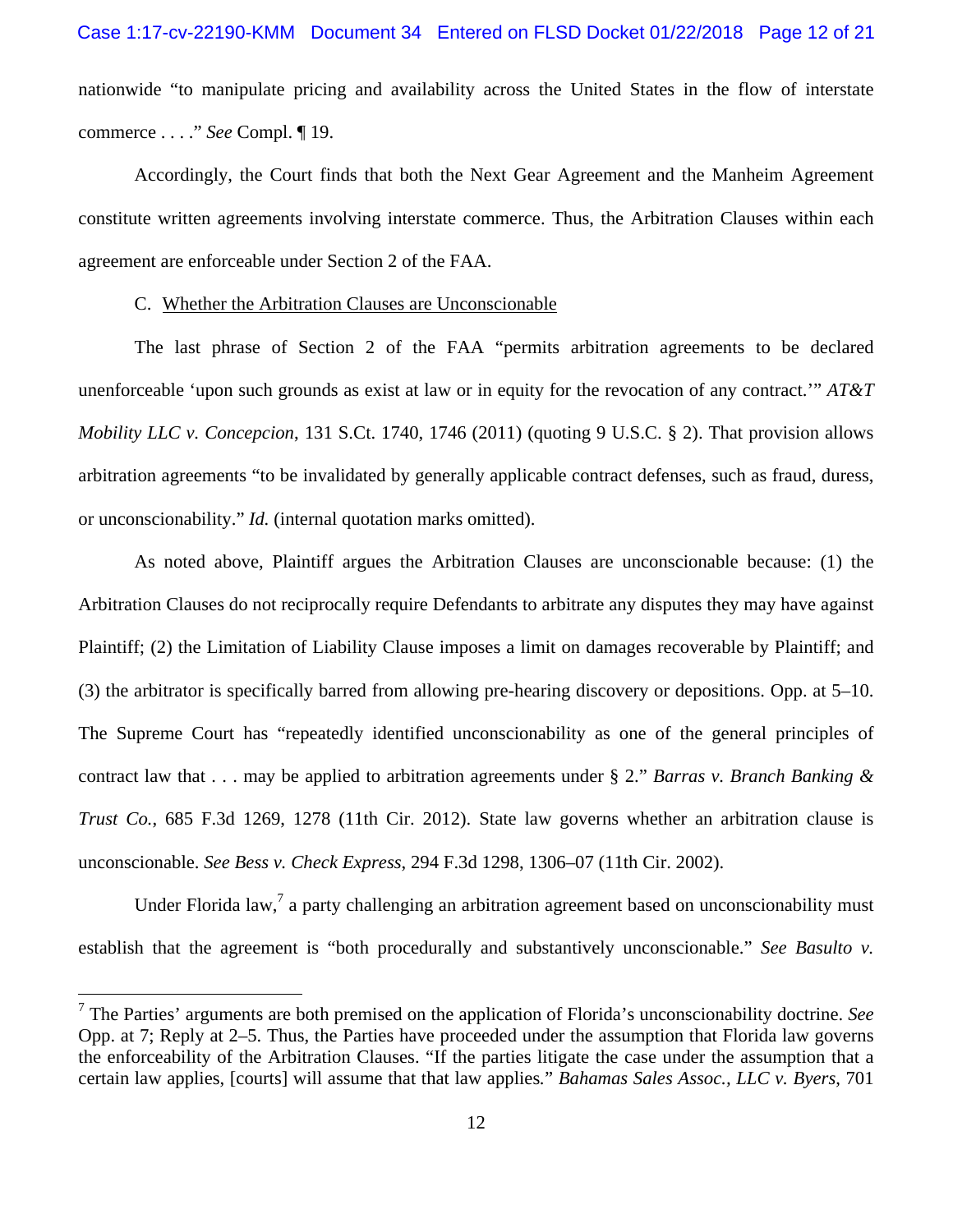*Hialeah Auto.*, 141 So.3d 1145, 1157–58 (Fla. 2014); *see also Lamour v. Uber Techs., Inc.*, No. 1:16- CIV-21449, 2017 WL 878712, at \*14 (S.D. Fla. Mar. 1, 2017) (Under Florida law "[b]efore a court may hold a contract unconscionable, it must find that it is both procedurally and substantively unconscionable."). "Unconscionability has generally been recognized to include an absence of meaningful choice on the part of one of the parties together with contractual terms which are unreasonably favorable to the other party." *Basulto*, 141 So. 3d at 1157.

In support of its procedural unconscionability argument, Plaintiff relies on case law regarding consumers entering into contracts with corporations. However, Plaintiff is not a consumer, but a corporate business entity that has allegedly entered into multiple commercial and financial transactions with Defendants since 2006. *See, e.g.*, Compl. ¶¶ 39, 48. "[I]f two sophisticated commercial enterprises or businesses negotiate a contract where both sides are on equal footing, absent some high degree of procedural unconscionability (such as a party 'hiding the ball'), the chance that the terms of the contract are unduly oppressive is lessened given the circumstances of the contract formation." *Basulto*, 141 So. 3d at 1160–61. "Because courts distinguish between an average consumer and more sophisticated parties when determining whether an arbitration agreement should be enforced," the Court views Plaintiff's arguments "with some skepticism." *Mirabile v. Blue Cross & Blue Shield of Kan. City (In re Managed Care Litig.)*, 2009 U.S. Dist. LEXIS 133564, \*65 (S.D. Fla. 2009). Thus, "absent clear and convincing evidence that the agreements are unconscionable," the Court is "compelled to enforce them." *Id.*

To the extent Plaintiff argues that there was a disparity in bargaining power between Plaintiff and Defendants, this alone "is not a sufficient reason to hold that arbitration agreements [are unenforceable]." *Spurgeon v. Marriott Int'l, Inc.*, No. 16-24612-CIV, 2017 WL 896301, at \*6 (S.D. Fla. Mar. 7, 2017)

F.3d 1335, 1342 (11th Cir. 2012); *see also Chase Manhattan Bank v. Rood*, 698 F.2d 435, 436 n. 1 (11th Cir.1983) ("[B]ecause the parties rely upon Florida law, we presume its applicability" even though it is "at least arguable that New York law does govern the resolution of this case . . . ."); *cf. Resolution Trust Corp. v. Dunmar Corp.*, 43 F.3d 587, 599 (11th Cir. 1995) ("[T]he onus is upon the parties to formulate arguments.").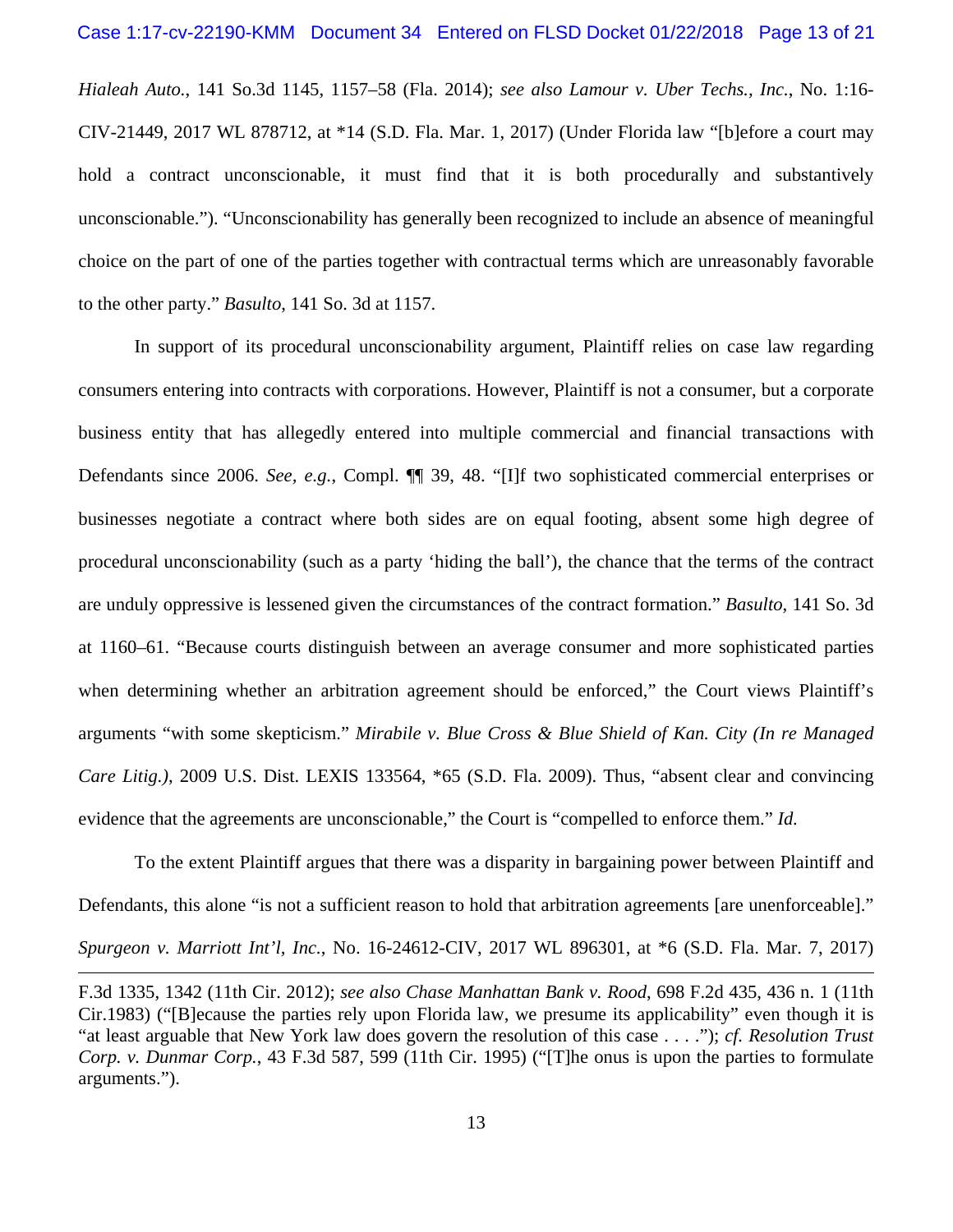### Case 1:17-cv-22190-KMM Document 34 Entered on FLSD Docket 01/22/2018 Page 14 of 21

(alteration in original) (citation omitted). In any case, Plaintiff has failed to establish that its "bargaining power is unequal to Defendants', or that [it] had no choice but to sign the agreement." *Mirabile*, 2009 U.S. Dist. LEXIS 133564 at \*71.

Plaintiff also argues that there is no evidence that it saw, reviewed, or read the Manheim Agreement. However, Plaintiff has not fulfilled its "affirmative duty" of "coming forward by way of affidavit or allegation of fact to show cause why the court should not compel arbitration." *Sims*, 336 F. Supp. 2d at 1314; *Mirabile*, 2009 U.S. Dist. LEXIS 133564 at \*65 ("[A]bsent clear and convincing evidence that the agreements are unconscionable (and in light of the Court's preference to enforce valid arbitration agreements), [courts] are compelled to enforce them."); *see also Lamour*, 2017 WL 878712 at \*14 ("Despite having the burden of proving that the Arbitration Provision is unconscionable, Plaintiff offered no record evidence in support [of] his argument that the Arbitration Provision is procedurally unconscionable."). Specifically, Plaintiff has not established (or even alleged) that it never had an opportunity to read these conditions over its many years of doing business with Manheim. Moreover, a plaintiff may accept terms and conditions of a contract via action—even where that plaintiff has not actually read those provisions. *See Alvarez v. Royal Caribbean Cruises, Ltd.*, 905 F. Supp. 2d 1334, 1339 (S.D. Fla. 2012).

Importantly, both arbitration provisions at issue contain "opt-out" clauses specifically allowing Plaintiff to conduct business with Manheim and Next Gear without consenting to arbitration. In all capital letters, the Manheim Arbitration clause contains the following opt-out provision: "ABILITY TO OPT OUT: YOU MAY OPT OUT OF THIS ARBITRATION AGREEMENT (SECTION 26 ONLY) FOR ANY FUTURE BUSINESS WITH MANHEIM AND DOING SO WILL NOT IN ANY WAY PREJUDICE OR AFFECT YOUR DEALINGS WITH MANHEIM." Exhibit 2 to Mot. (ECF No. 26-2) at 10–11. The Next Gear Arbitration Clause also contains the following opt-out provision: "Borrower, at its election, may opt-out of the arbitration provisions set forth in Section 22(a), 22(c), and 22(d) by providing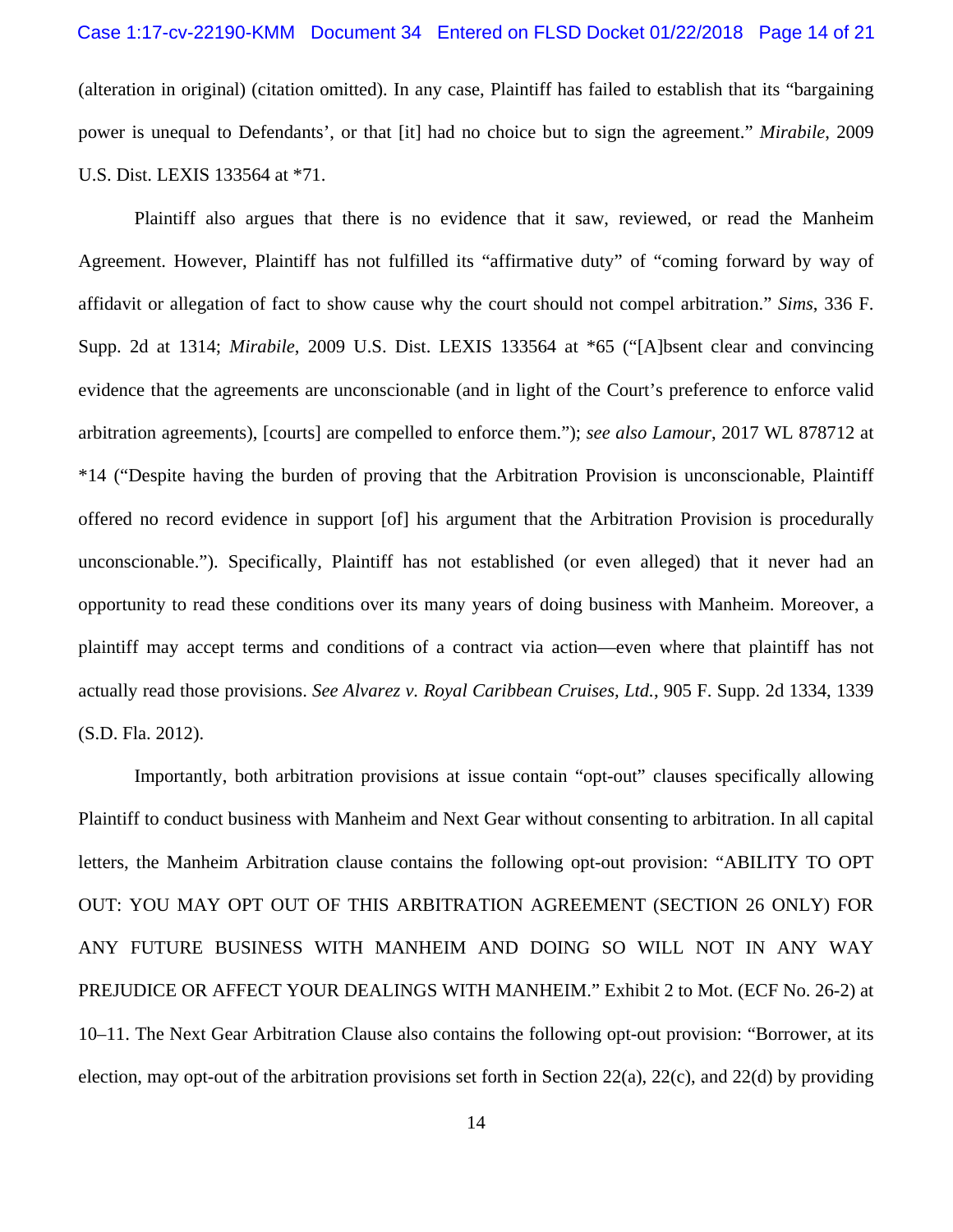written notice of its election to opt-out no later than thirty (30) days after its effective date . . . ." *See* Exhibit A to Compl. (ECF No. 1-2) at 13.

These opt-out provisions obviate Plaintiff's procedural unconscionability argument. *See, e.g.*, *Owings v. T-Mobile USA, Inc.*, 978 F. Supp. 2d 1215, 1224 (M.D. Fla. 2013) ("The caveat that the consumer may opt-out of arbitration within thirty days of signing the agreement obviates any argument of procedural unconscionability."); *Lamour*, 2017 WL 878712 at \*14 ("[B]ecause the Arbitration Provision was freely accepted by Plaintiff when he had sufficient time to consider it and the unfettered right to reject it, there can be no finding of procedural unconscionability and no finding of unconscionability under Florida law."). Plaintiff has not disputed the existence of these clauses or come forward by way of "affidavit or allegation of fact to show" that it lacked an opportunity to consider these opt-out clauses or proffered any other reason "why the court should not compel arbitration," *Sims*, 336 F. Supp. 2d at 1314.

Thus, Plaintiff has failed to show that the Arbitration Clauses at issue are procedurally unconscionable. "Because both procedural and substantive unconscionability must be present to find an arbitration agreement unenforceable," Plaintiff's "failure to establish procedural unconscionability forecloses [its] unconscionability argument." *Spurgeon*, 2017 WL 896301 at \*6.

## D. Whether the Arbitration Clauses Are Void Because they Contravene Public Policy

Plaintiff argues that the Arbitration Clauses are void because they defeat the remedial purpose of anti-trust laws. *See* Opp. at 10. Although it is unclear what specific provisions of each agreement Plaintiff contends defeat the remedial purpose of anti-trust laws, it appears Plaintiff is referring to the Limitation of Liability Clause in the addendum to the Next Gear Agreement.<sup>8</sup> The Limitation of Liability Clause

<sup>8</sup> Plaintiff also cursorily references the "barring of discovery or depositions." *See* Opp. at 10. Presumably, Plaintiff is referring to the clause in the Next Gear Arbitration Clause which provides that "[t]he Arbitrator shall not have the power to order pre-hearing discovery of documents or the taking of depositions." *See* Exhibit A to Compl. (ECF No. 1-2) at 13–14. Plaintiff has not articulated how this limitation on discovery defeats the remedial purpose of anti-trust laws. Accordingly, this argument fails. *See Resolution Trust Corp. v. Dunmar Corp.*, 43 F.3d 587, 599 (11th Cir. 1995) ("[T]he onus is upon the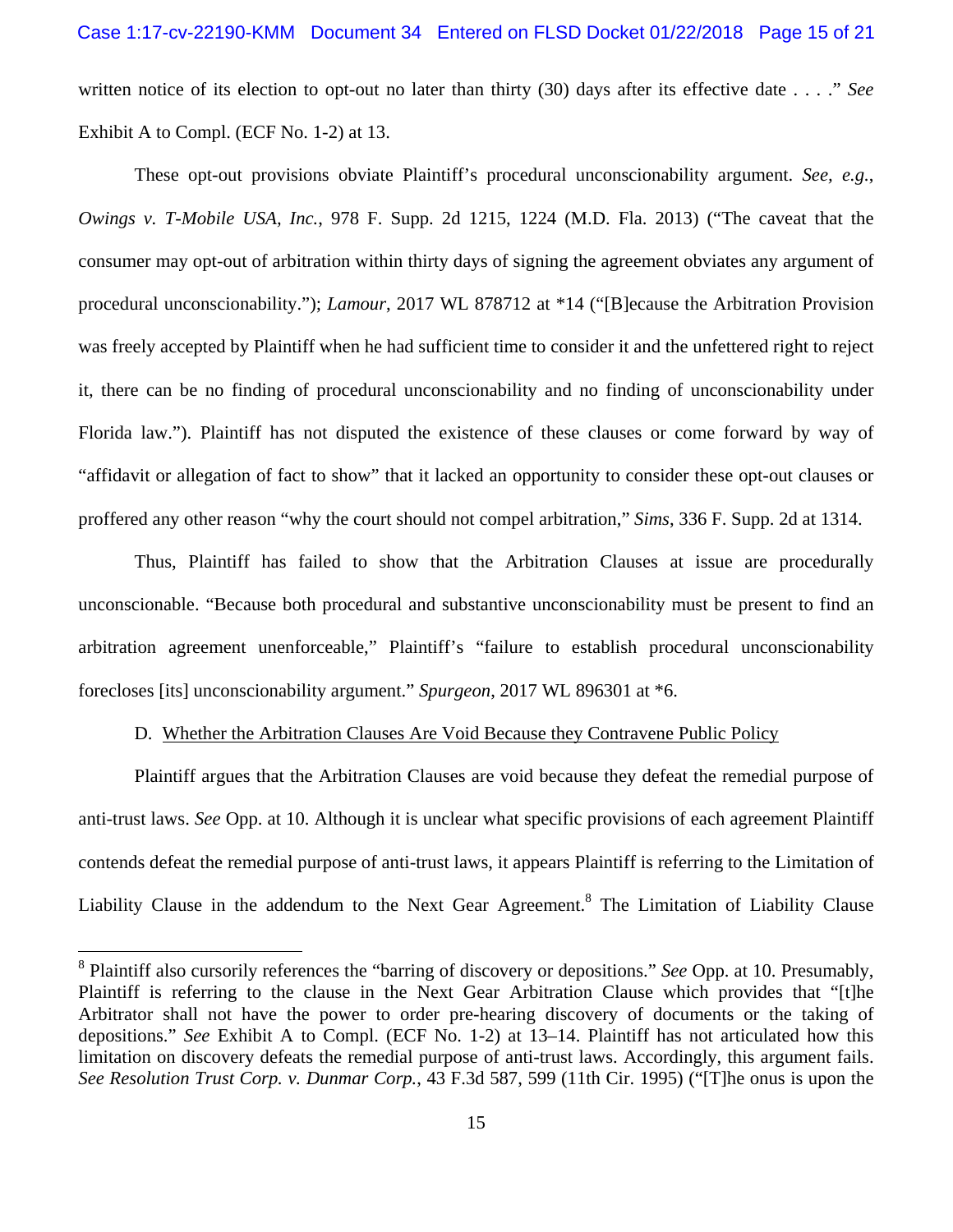## Case 1:17-cv-22190-KMM Document 34 Entered on FLSD Docket 01/22/2018 Page 16 of 21

provides, in relevant part, that "in no event shall any lender party be liable for any special, indirect, exemplary, punitive, incidental, multiple or consequential damages . . . arising out of or in connection with this note or any other loan documents . . . ." *See* Exhibit A to Compl. at 14.<sup>9</sup>

Defendant argues that issues relating to limitation of remedies—including the enforceability of such provisions—should be decided by the arbitrator in the first instance. *See* Reply at 6 n.7. The Court agrees because courts "should deny the motion to compel arbitration only where the invalid terms of the arbitration clause render the entire clause void as a matter of state law." *Terminix Int'l Co., LP v. Palmer Ranch Ltd. P'ship*, 432 F.3d 1327, 1331 (11th Cir. 2005). The Eleventh Circuit has held that "even if the remedial restrictions within the arbitration agreement in this case are invalid . . . the parties must still arbitrate" if the remedial restrictions are severable from the remainder of the arbitration agreement. *See*  Anders v. Hometown Mortg. Servs., Inc., 346 F.3d 1024, 1031 (11th Cir. 2003). Under Florida law.<sup>10</sup> the severability of contract provisions is determined by examining "whether an offending clause or clauses go

parties to formulate arguments."); *see also Larsen v. Citibank FSB*, 871 F.3d 1295, 1316 (11th Cir. 2017) ("clauses limiting discovery in arbitration—much like class-action waivers—cannot be rejected as categorically unconscionable under state law without running afoul of the FAA's pro-arbitration mandate").

Plaintiff also conclusorily argues that "significant costs will be imposed upon Plaintiff in the arbitration of claims." *See* Opp. at 10. While an agreement to arbitrate may be unenforceable if the cost of arbitration precludes the effective vindication of statutory rights in arbitration, *Green Tree Fin. Corp. v. Randolph*, 531 U.S. 79, 90 (2000), the party seeking "to invalidate an arbitration agreement on the ground that arbitration would be prohibitively expensive . . . bears the burden of showing the likelihood of incurring such costs." *Id.* at 92. Plaintiff's conclusory argument is "purely speculative and insufficient to avoid enforcement" of an arbitration agreement. *Bentley v. EFN W. Palm Motor Sales, LLC*, 214 F. Supp. 3d 1299, 1306 (S.D. Fla. 2016).

<sup>&</sup>lt;sup>9</sup> The Court notes that the Limitation of Liability Clause, which appears in Section 24 of the addendum to the Next Gear Agreement, is distinct from the Next Gear Arbitration Clause, which appears in section 22 of the addendum to the Next Gear Agreement. No such limitation exists in the Manheim Agreement.

 $10$  Again, the Court assumes that Florida law applies because the Parties have proceeded under the assumption that Florida law governs the enforceability of the Arbitration Clauses. *See Byers*, 701 F.3d at 1342.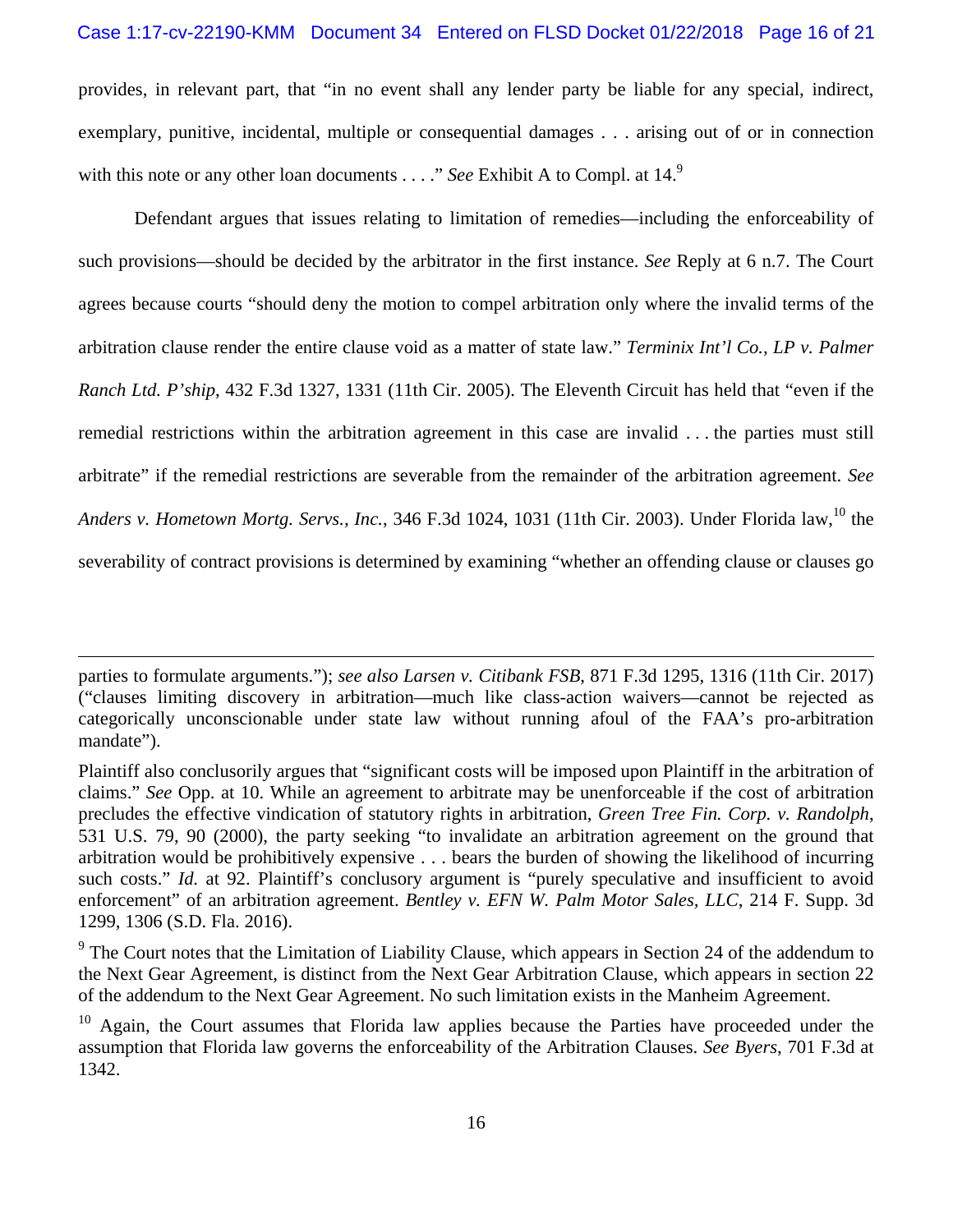to the very essence of the agreement." *Hochbaum ex rel. Hochbaum v. Palm Garden of Winter Haven, LLC*, 201 So. 3d 218, 222 (Fla. Dist. Ct. App. 2016) (citation and internal quotation marks omitted).

Florida courts generally do not consider damages limitations like the Limitation of Liability Clause to go to the very essence of an arbitration agreement. *See, e.g.*, *Estate of Deresh ex rel. Schneider v. FS Tenant Pool III Tr.*, 95 So. 3d 296, 301 (Fla. Dist. Ct. App. 2012) ("The invalid punitive damages limitation in this case did not go to the heart of the arbitration agreement."); *id.* ("Refusing to sever the punitive damages limitation would cut out the heart of the agreement for a peripheral illegality."). Moreover, Section 19 of the addendum to the Next Gear Agreement contains a severability clause, providing that "[a]ny provision of this Note or any other Loan Document that is invalid or unenforceable in any jurisdiction shall, as to that jurisdiction, be ineffective to the extent of such invalidity or unenforceability, without rendering invalid or unenforceable the remaining provisions of" the Next Gear Agreement. *See* Exhibit A to Compl. (ECF No. 1-2) at 13–14. Therefore, the Court finds that the Limitation of Liability Clause is severable.

"Because any invalid provisions are severable, the underlying claims are to be arbitrated regardless of the validity of the remedial restrictions." *Anders*, 346 F.3d at 1032–33. "Since the case is going to arbitration, an arbitrator and not a court should decide the validity of the remedial restriction provisions, because '[a] court compelling arbitration should decide only such issues as are essential to defining the nature of the forum in which a dispute will be decided.'" *Id.* (citing *Musnick v. King Motor Co. of Ft. Lauderdale*, 325 F.3d 1255, 1261 (11th Cir. 2003)). Accordingly, the Court does not find that the Limitation of Liability Clause prevents the Court from compelling this case to arbitration, and consistent with Defendant's representations in the Reply brief—the arbitrator may decide in the first instance whether the Limitation of Liability Clause defeats the remedial purpose of the anti-trust laws and is thus unenforceable.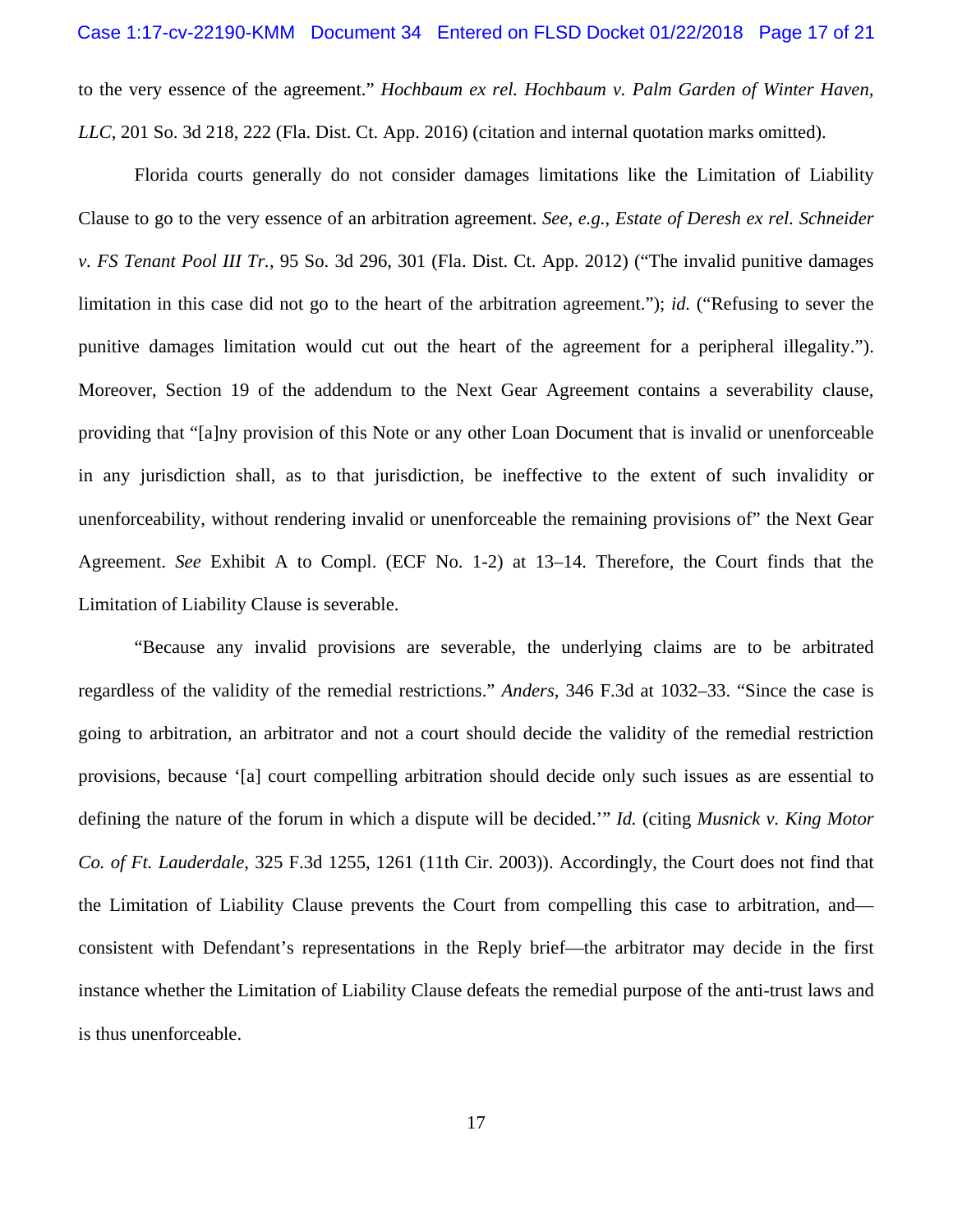## E. Whether the Claims Against the Nonsignatories May Be Compelled to Arbitration

Plaintiff argues that Defendants Cox Enterprises and Cox Automotive may not compel the claims against them to arbitration because they are not signatories to the Arbitration Clauses. *See* Opp. at 5. Defendants counter that Cox Enterprises and Cox Automotive may compel arbitration because there is a close relationship between the signatory and non-signatory defendants. *See* Reply at 6.<sup>11</sup> None of the cases cited by Defendants stand for the proposition that a close relationship between corporate entities is sufficient to confer the right to compel arbitration to a non-signatory to an arbitration agreement.<sup>12</sup> However, the Court finds Cox Enterprises and Cox Automotive may nevertheless compel arbitration under the doctrine of equitable estoppel.

Generally "one who is not a party to an agreement cannot enforce its terms against one who is a party" because the "right of enforcement generally belongs to those who have purchased it by agreeing to be bound by the terms of the contract themselves." *Lawson v. Life of the S. Ins. Co.*, 648 F.3d 1166, 1168 (11th Cir. 2011). However, "a nonparty may force arbitration if the relevant state contract law allows him to enforce the agreement to arbitrate." *Id.* at 1170 (citation and internal quotation marks omitted). As a result, the "issue of whether a non-signatory to an agreement can use an arbitration clause in that

 $11$  Curiously, Defendant also cites a case for the proposition that, under Florida law, a "nonsignatory to an arbitration agreement may be bound to arbitrate if the nonsignatory has received something more than an incidental or consequential benefit of the contract." *See* Reply at 7 n.8 (*Kong v. Allied Prof'l Ins. Co.*, 750 F.3d 1295, 1302 (11th Cir. 2014)). However, whether a non-signatory beneficiary may be required to arbitrate is not the question before the Court. Plaintiff, who is resisting arbitration, is not a non-signatory beneficiary, but rather a signatory to the Arbitration Clauses. Accordingly, the appropriate question is whether and when a non-signatory may compel arbitration against a signatory to an arbitration clause.

<sup>12</sup> *See J.J. Ryan & Sons v. Rhone Poulenc Textile, S.A.*, 863 F.2d 315, 320–21 (4th Cir. 1988) ("When the charges against a parent company and its subsidiary are based on the same facts and are inherently inseparable, a court may refer claims against the parent to arbitration even though the parent is not formally a party to the arbitration agreement."); *McBro Planning & Dev. Co. v. Triangle Elec. Constr. Co.*, 741 F.2d 342 (11th Cir. 1984) (permitting non-signatory defendant to compel arbitration under equitable estoppel theory where claims were "intimately founded in and intertwined with the underlying contract obligations" (internal quotations omitted)); *Regent Seven Seas Cruises, Inc. v. Rolls Royce, PLC*, 2007 U.S. Dist. LEXIS 11999, \*35 (S.D. Fla. 2007) (rejecting petitioners' "close relationship" standing theory).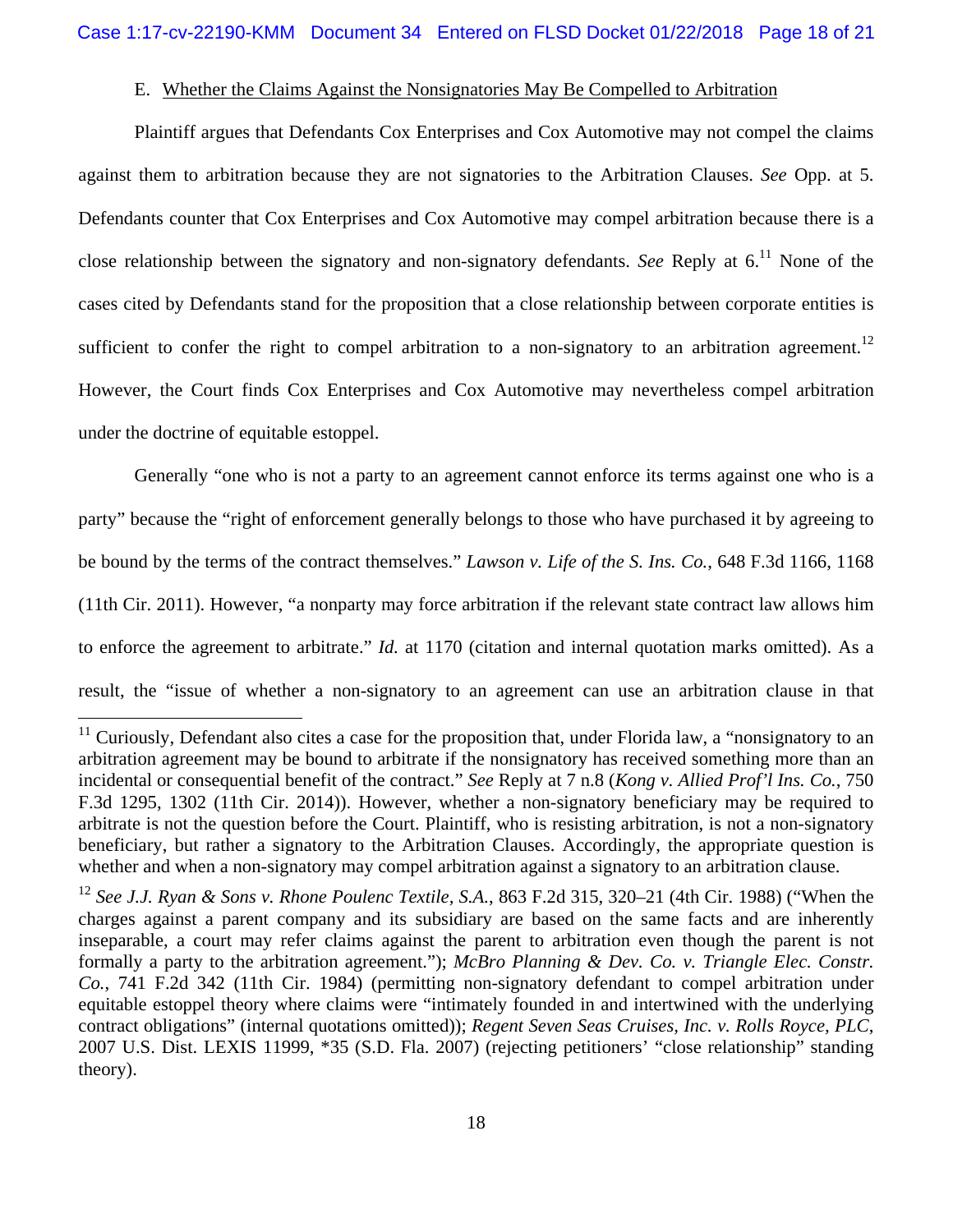agreement to force a signatory to arbitrate a dispute between them is controlled by state law." *Kroma Makeup EU, LLC v. Boldface Licensing + Branding, Inc.*, 845 F.3d 1351, 1354 (11th Cir. 2017).

"Florida and federal courts have recognized that a non-signatory can compel arbitration by a signatory to an arbitration agreement . . . under the doctrine of equitable estoppel . . . ." *Koechli v. BIP Int'l, Inc.*, 870 So. 2d 940, 944 (Fla. Dist. Ct. App. 2004); *see also Maldonado v. Mattress Firm, Inc.*, No. 8:13-CV-292-T-33AEP, 2013 WL 2407086, at  $*4$  (M.D. Fla. June 3, 2013).<sup>13</sup> The doctrine of equitable estoppel applies when, *inter alia*, a signatory's claims allege "substantially interdependent and concerted misconduct" by non-signatories and one or more signatories. *Hmied v. Timpano Acquisition, LLC*, No. 6:13-CV-1002-ORL-36, 2014 WL 1293362, at \*7 (M.D. Fla. Mar. 28, 2014) (citations omitted); *see also Koechli*, 870 So. 2d at 944. Accordingly, the question before the Court is whether Plaintiff alleges "substantially intertwined and concerted misconduct by both the nonsignator[ies] and one or more of the signatories to the contract." *Escobal v. Celebration Cruise Operator, Inc.*, No. 11-21791-CV, 2011 WL 13175628, at \*2–3 (S.D. Fla. June 23, 2011), *aff'd*, 482 F. App'x 475 (11th Cir. 2012).

All of Plaintiff's claims against the non-signatories, Cox Enterprise and Cox Automotive, are inextricably intertwined with the claims against Manheim and Next Gear. In fact, each claim is lodged against all four Defendants without differentiation. *See* Compl. ¶¶ 63–110. Moreover, the claims against all four Defendants rely on a single set of factual allegations showing concerted misconduct. *See generally id.* ¶¶ 16–62. Plaintiff essentially alleges that Defendants have acted in concert by entering into a conspiracy to restrain trade and force Plaintiff into bankruptcy. *See, e.g.*, *id.* ¶ 37 ("Cox [Enterprises] and Cox Automotive by combining many corporations Manheim Auto Auctions, Next Gear Capital . . . have set out to control the resale of the wholesale used car market to monopolize such industry and ha[ve]

<sup>&</sup>lt;sup>13</sup> Again, the Court assumes that Florida law applies because the Parties have proceeded under the assumption that Florida law governs the enforceability of the Arbitration Clauses. *See Byers*, 701 F.3d at 1342.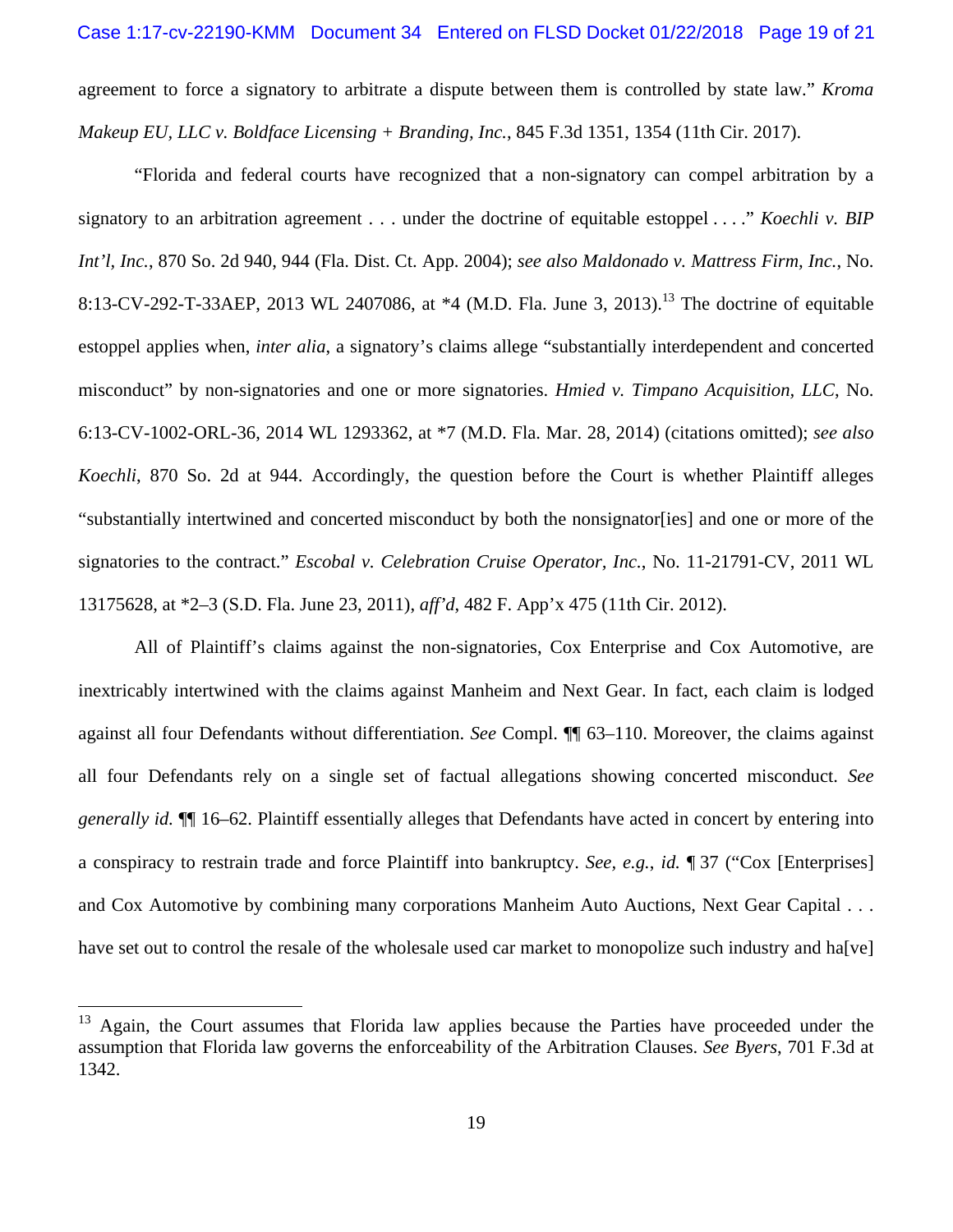#### Case 1:17-cv-22190-KMM Document 34 Entered on FLSD Docket 01/22/2018 Page 20 of 21

gained absolute control by price fixing and cartelization, constituting a per se violation of antitrust laws."); *id.*  $\P$  70 ("Defendants forced Plaintiff into Chapter 11 Bankruptcy . . . ."). As a result, Plaintiff's claims against Cox Enterprise and Cox Automotive "arise out of the same factual allegations of concerted conduct by both" the signatories and non-signatories, and thus "equitable estoppel is warranted." *Armas v. Prudential Sec., Inc.*, 842 So. 2d 210, 212 (Fla. Dist. Ct. App. 2003). Therefore, Plaintiff is required to arbitrate its claims against all Defendants. *See Escobal v. Celebration Cruise Operator, Inc.*, 482 F. App'x 475, 476 (11th Cir. 2012) (holding that district court properly applied equitable estoppel in requiring a plaintiff to arbitrate his claim against a non-signatory because the claims against the nonsignatory were "inextricably intertwined with his claims against the contract signatory").

## F. Stay of the Action is Appropriate

The FAA provides, in relevant part, that a court compelling arbitration "shall on application of one of the parties stay the trial of the action until such arbitration has been had in accordance with the terms of the agreement." 9 U.S.C. § 3 (emphasis added). Because Defendants have specifically requested to stay this action pending the outcome of the arbitration, *see* Mot. at 19, the Court acts in accordance with the plain text of the FAA and "shall . . . stay the trial of the action until such arbitration has been had in accordance with the terms of the agreement," 9 U.S.C. § 3. *See Donado v. MRC Express, Inc.*, No. 17- 24032-CIV, 2018 WL 318473, at \*4 (S.D. Fla. Jan. 4, 2018) (holding the Court is "obligated to stay the case" in light of the plaintiff's request to stay the action); *see also Lloyd v. Hoevensa, LLC*, 369 F.3d 263, 269 (3d Cir. 2004) ("[T]he plain language of § 3 affords a district court no discretion to dismiss a case where one of the parties applies for a stay pending arbitration.").

## **IV. CONCLUSION**

UPON CONSIDERATION of the Motion to Compel (ECF No. 26), the Response in Opposition (ECF No. 32), the Reply in Support (ECF No. 33), the pertinent portions of the record, and being otherwise fully advised in the premises, it is hereby ordered and adjudged that (1) the Motion to Compel